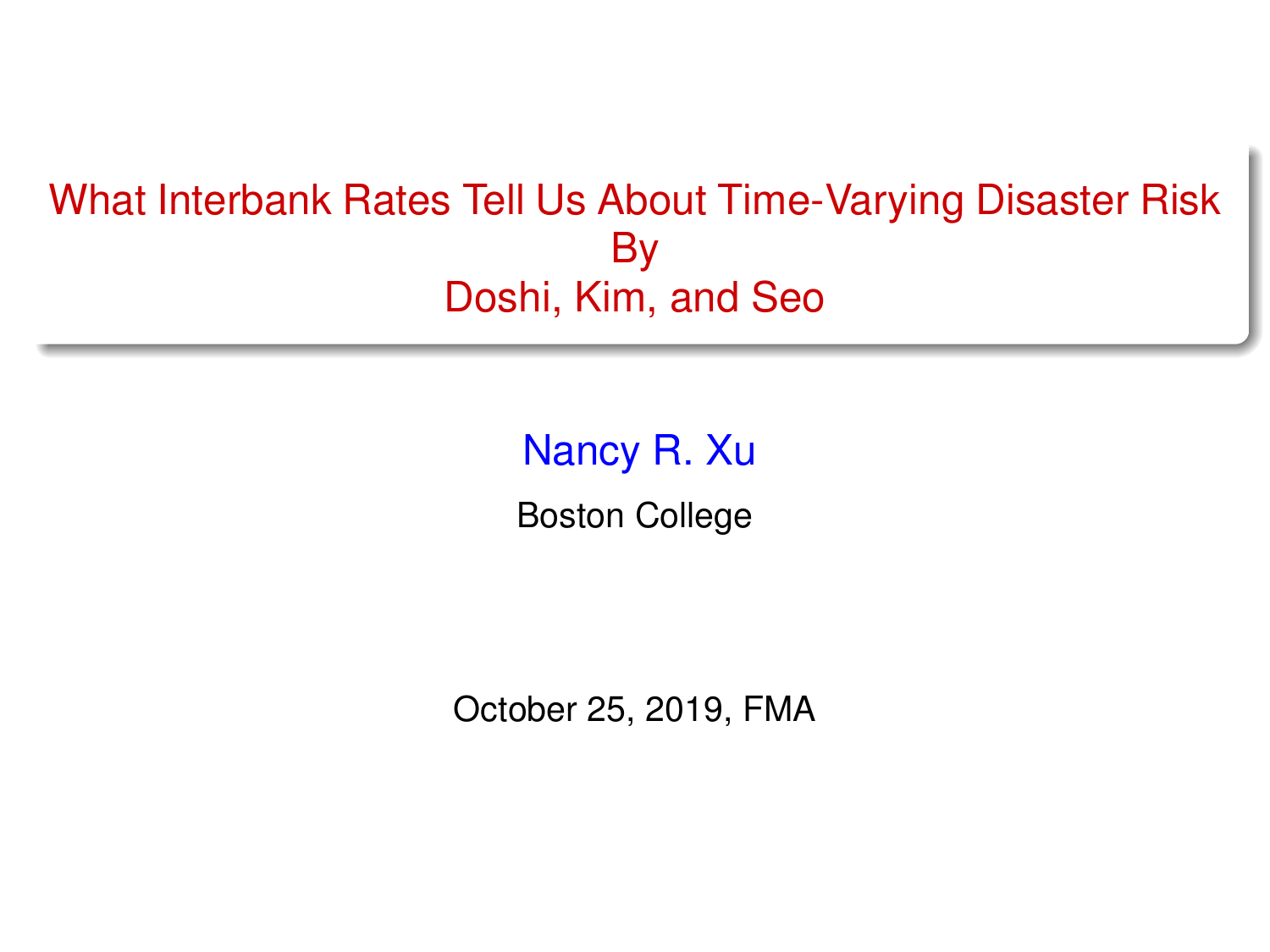## <span id="page-1-0"></span>**Objective**

- ► Propose a way of identifying time-varying disaster risk using interbank rates and their options
- $\triangleright$  Explore empirical relation between this estimated disaster risk and stock market asset prices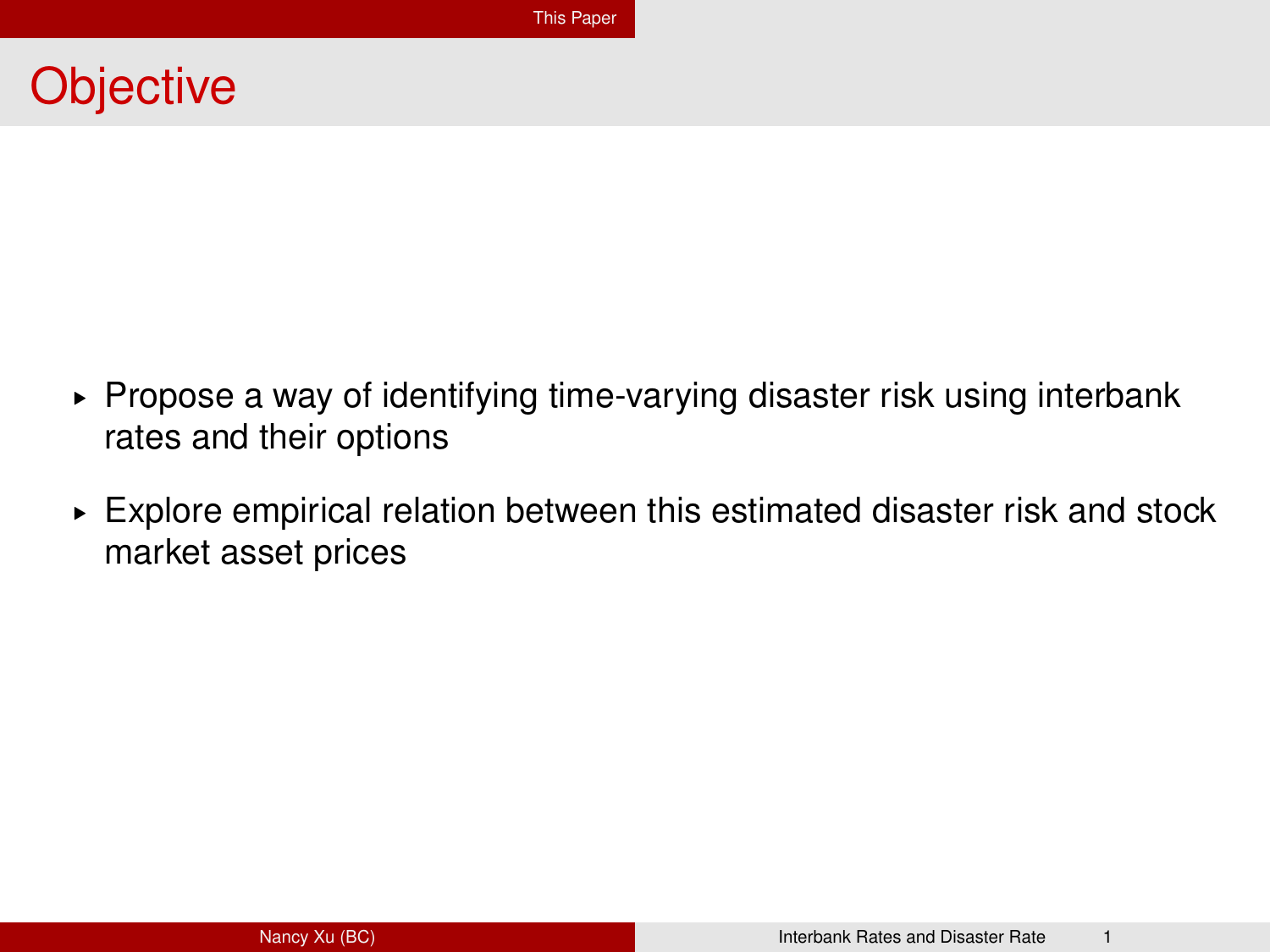# **Motivation**

- § Literature:
	- $\Rightarrow$  Rare disaster models as a paradigm in the macro-finance literature show success in contributing to major asset pricing puzzles, first and second moments Riez (1998), Barro (2006), Gabaix (2012), Gourio (2012), Wachter (2013), among many others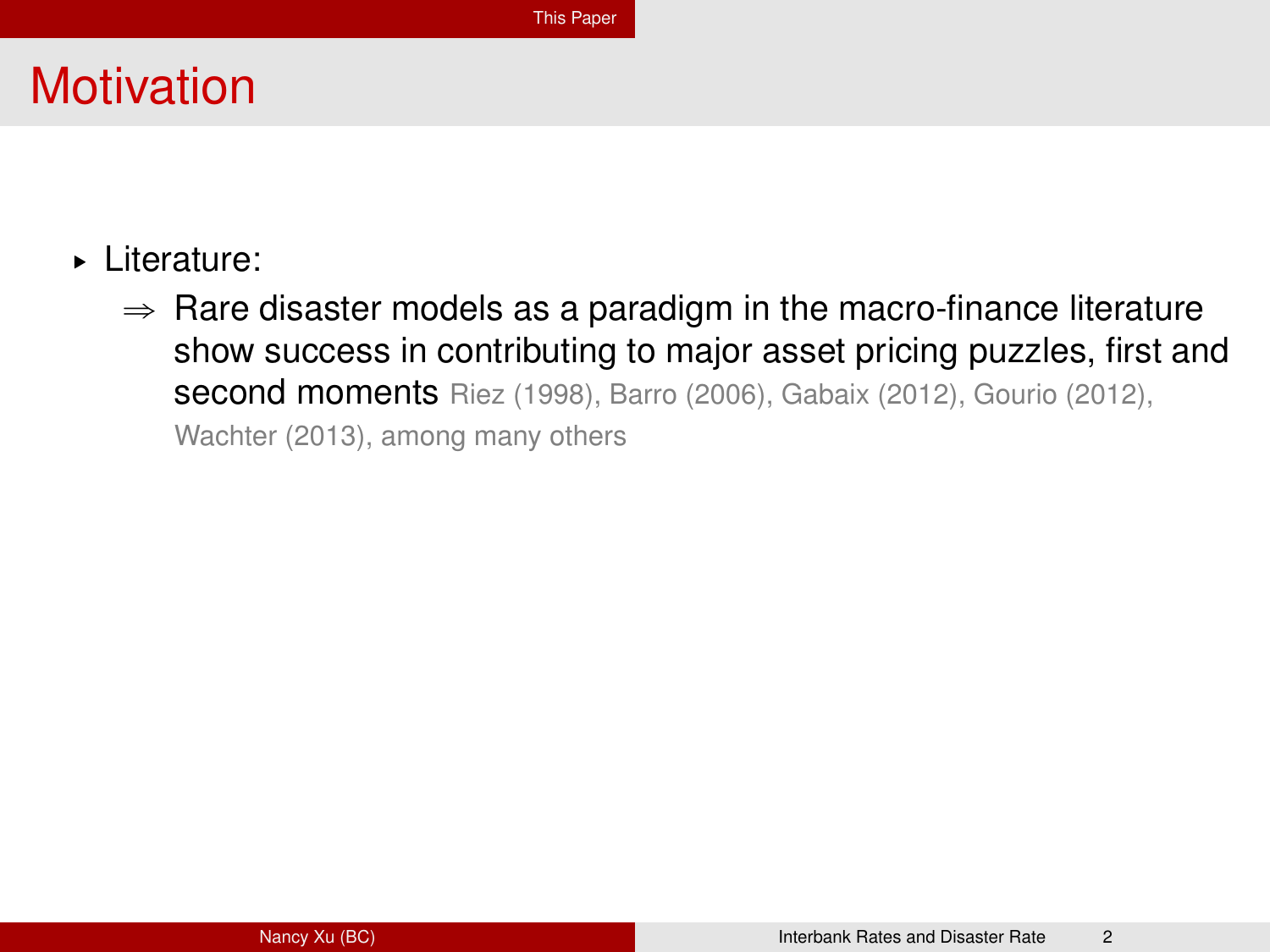# **Motivation**

- § Literature:
	- $\Rightarrow$  Rare disaster models as a paradigm in the macro-finance literature show success in contributing to major asset pricing puzzles, first and second moments Riez (1998), Barro (2006), Gabaix (2012), Gourio (2012), Wachter (2013), among many others
	- $\Rightarrow$  Major criticism of this paradigm: what is this heavier left-tail (that eventually feeds into the nonlinearity in asset prices)? Chen, Dou, and Kogan (2017), Cochrane (2017)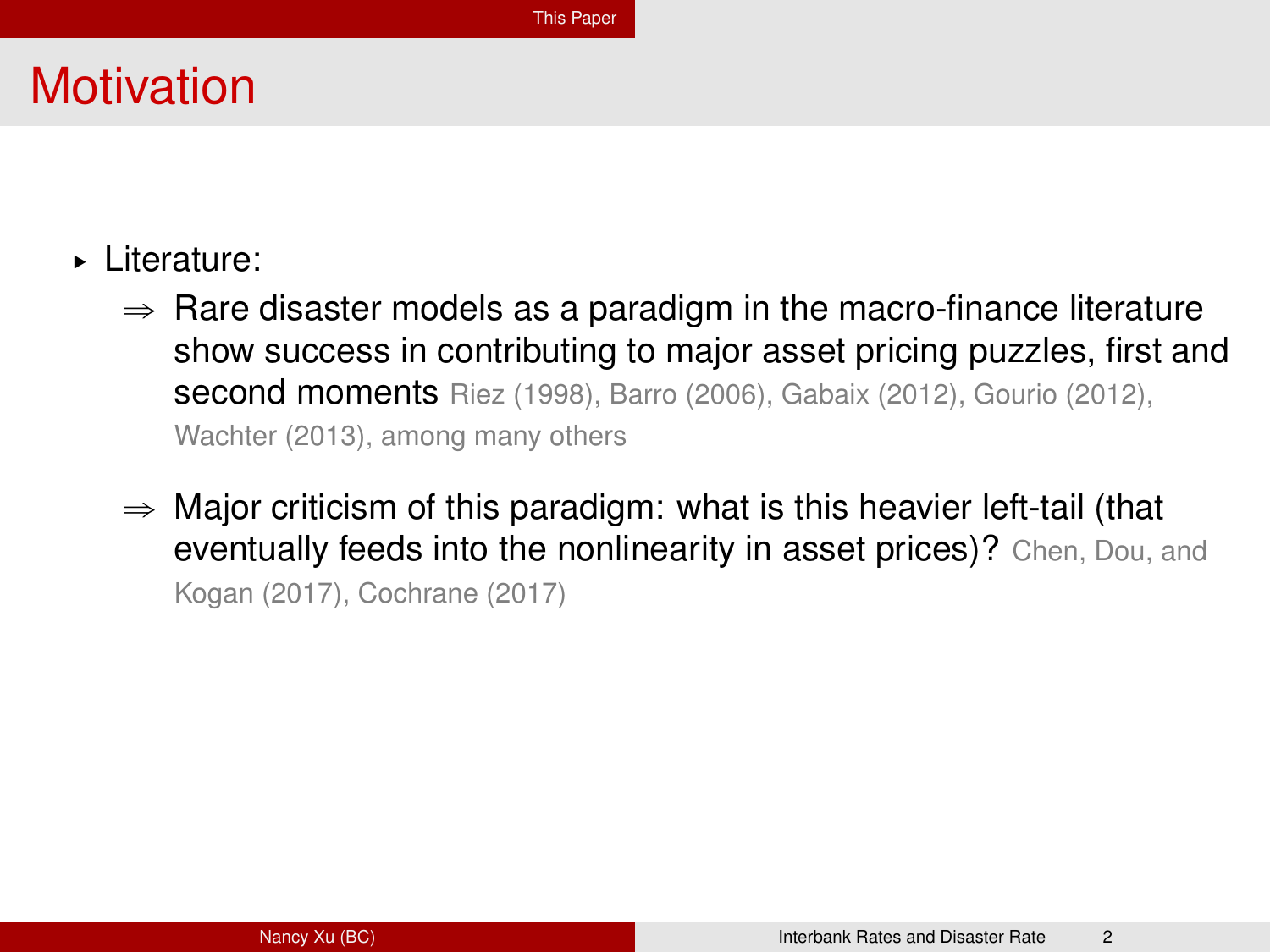# **Motivation**

- § Literature:
	- $\Rightarrow$  Rare disaster models as a paradigm in the macro-finance literature show success in contributing to major asset pricing puzzles, first and second moments Riez (1998), Barro (2006), Gabaix (2012), Gourio (2012), Wachter (2013), among many others
	- $\Rightarrow$  Major criticism of this paradigm: what is this heavier left-tail (that eventually feeds into the nonlinearity in asset prices)? Chen, Dou, and Kogan (2017), Cochrane (2017)
- $\triangleright$  This paper aims to measure disaster risk using interbank data, with the assumption that banking disasters are reasonable proxies for consumption (real) disasters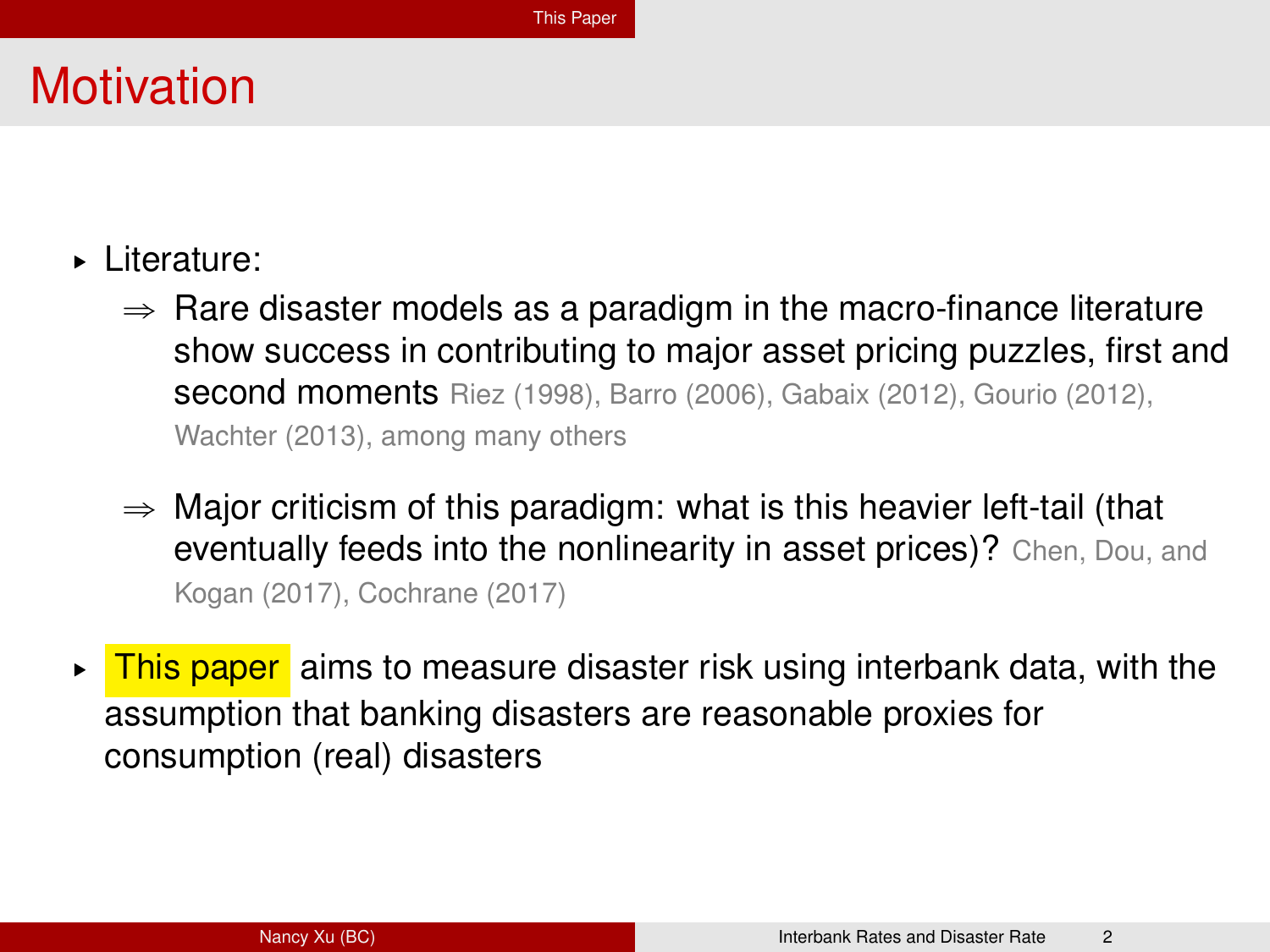§ Follow Seo and Wachter (2018a) and assume a latent Poisson process for banking disasters with stochastic intensity  $\lambda_t$  (short-run disaster risk) and its time-varying mean ξ*<sup>t</sup>* (long-run disaster risk)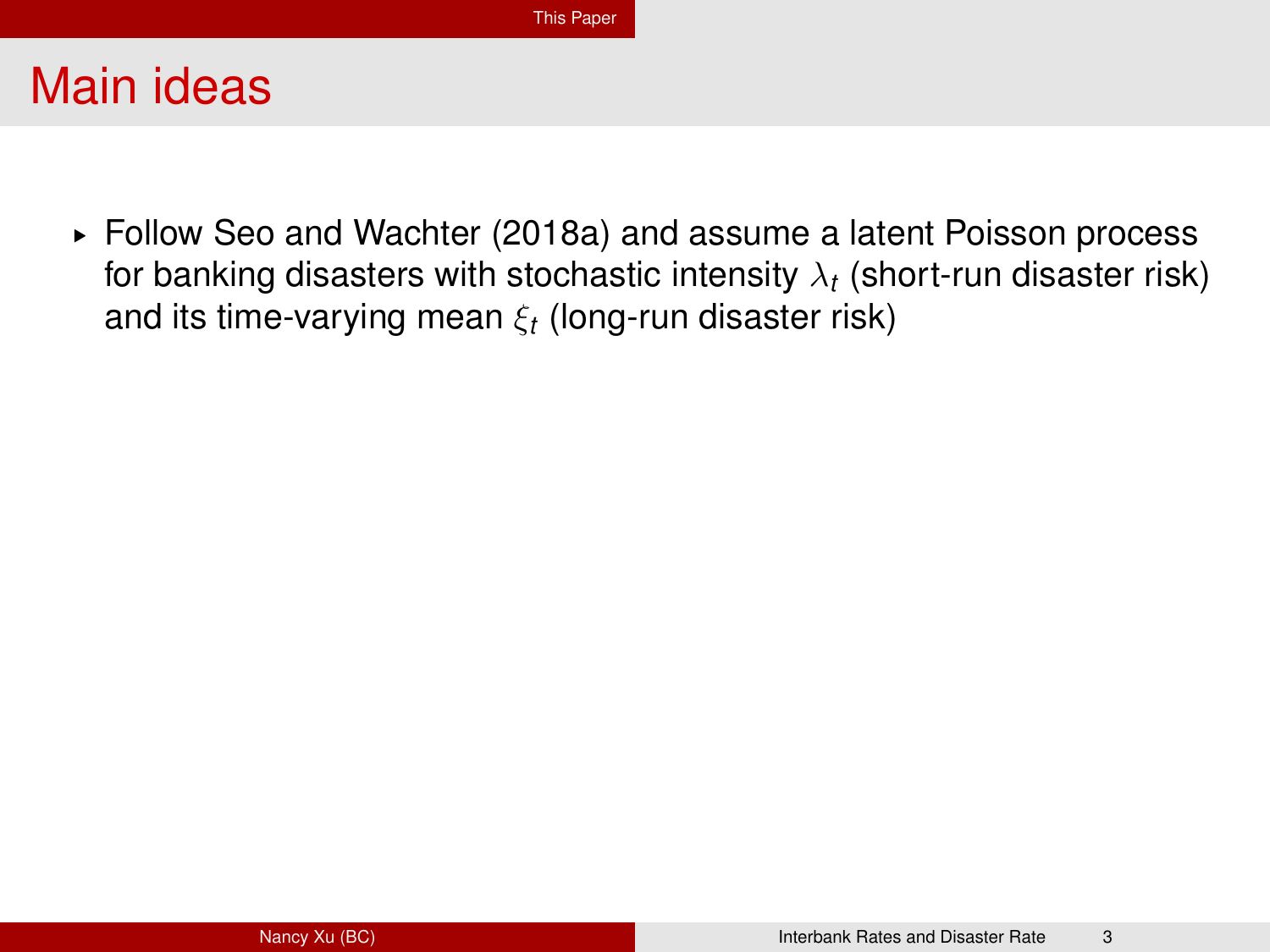- § Follow Seo and Wachter (2018a) and assume a latent Poisson process for banking disasters with stochastic intensity  $\lambda_t$  (short-run disaster risk) and its time-varying mean ξ*<sup>t</sup>* (long-run disaster risk)
- $\blacktriangleright$  Interbank lending face value  $L_t$  can decrease during a banking disaster  $\rightarrow$  pricing of  $\tau$ -maturity zero-coupon interbank rate is  $-\frac{1}{\tau}E_t\left|\frac{M_{t+1}}{M_t}\right|$ *Mt*  $L_{t+1}$ *Lt*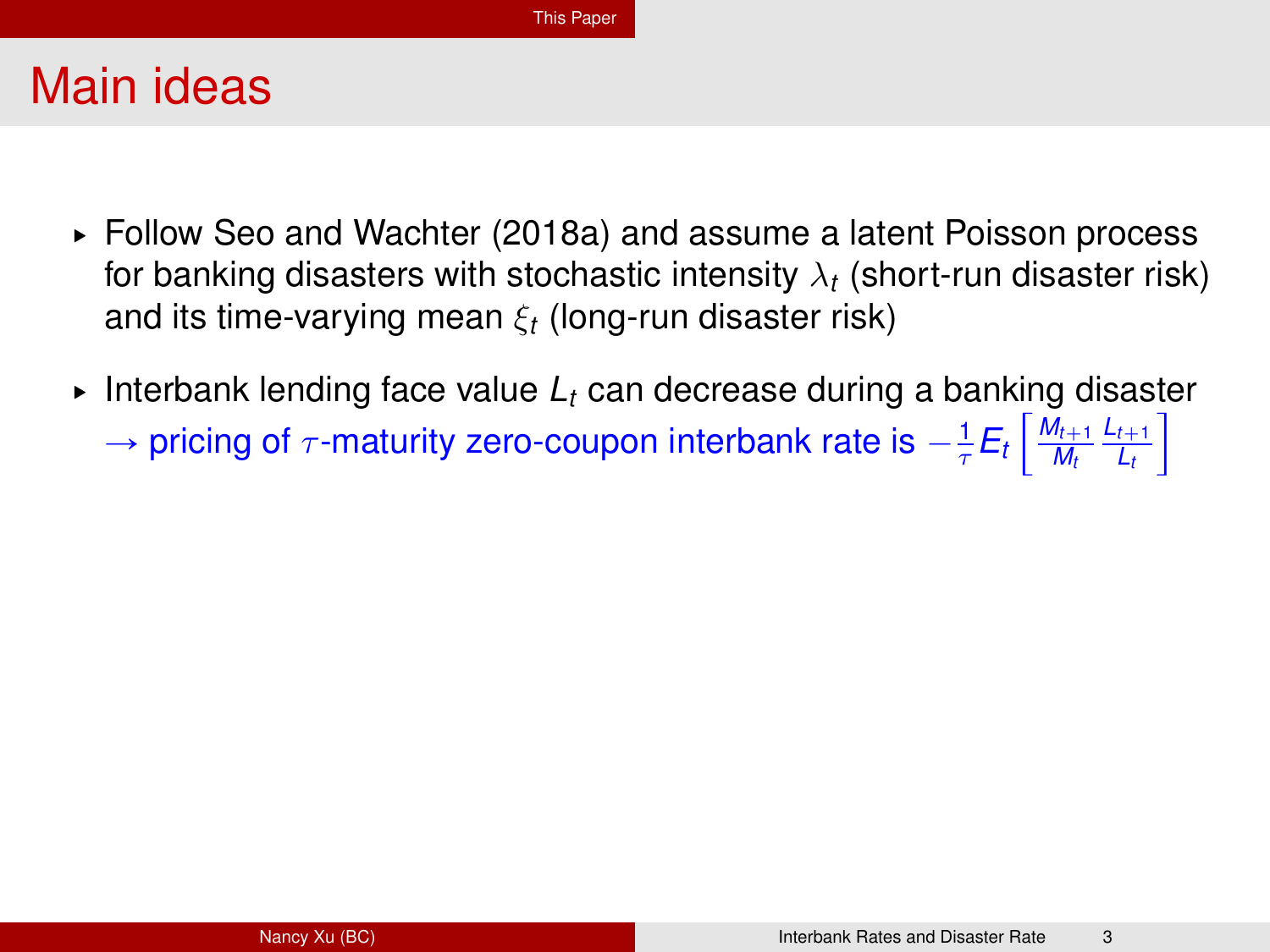- § Follow Seo and Wachter (2018a) and assume a latent Poisson process for banking disasters with stochastic intensity  $\lambda_t$  (short-run disaster risk) and its time-varying mean ξ*<sup>t</sup>* (long-run disaster risk)
- $\blacktriangleright$  Interbank lending face value  $L_t$  can decrease during a banking disaster  $\rightarrow$  pricing of  $\tau$ -maturity zero-coupon interbank rate is  $-\frac{1}{\tau}E_t\left|\frac{M_{t+1}}{M_t}\right|$ *Mt*  $L_{t+1}$ *Lt*
- $\triangleright$  Consumption growth and expected inflation process receive disaster shocks from banking-side  $\rightarrow$  pricing kernel  $M_{t+1}$  as in the reduced-form bond-pricing literature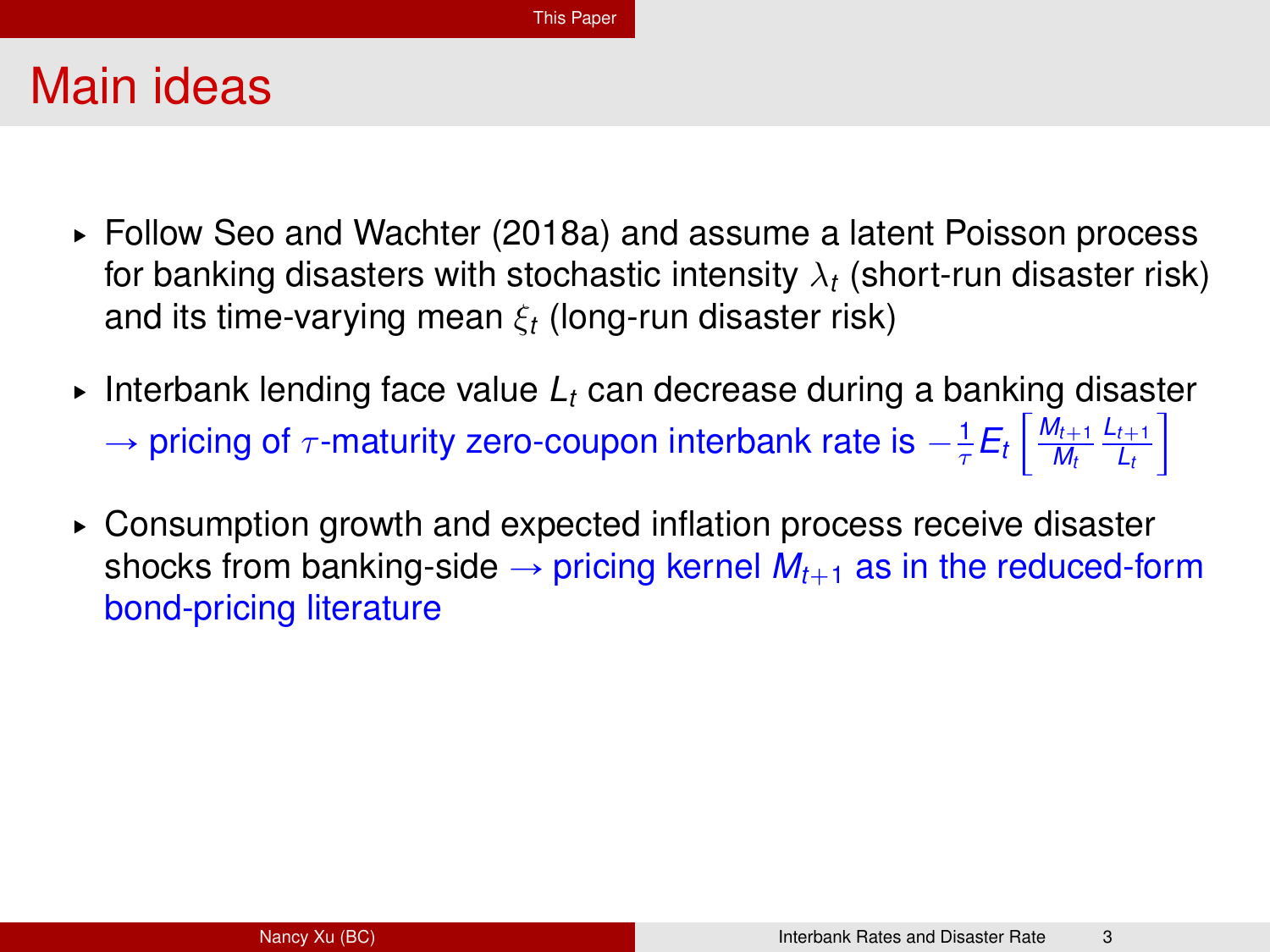- § Follow Seo and Wachter (2018a) and assume a latent Poisson process for banking disasters with stochastic intensity  $\lambda_t$  (short-run disaster risk) and its time-varying mean ξ*<sup>t</sup>* (long-run disaster risk)
- $\blacktriangleright$  Interbank lending face value  $L_t$  can decrease during a banking disaster  $\rightarrow$  pricing of  $\tau$ -maturity zero-coupon interbank rate is  $-\frac{1}{\tau}E_t\left|\frac{M_{t+1}}{M_t}\right|$ *Mt*  $L_{t+1}$ *Lt*
- $\triangleright$  Consumption growth and expected inflation process receive disaster shocks from banking-side  $\rightarrow$  pricing kernel  $M_{t+1}$  as in the reduced-form bond-pricing literature
- § Interbank rates, Treasury rates, interbank market options over various horizons can be derived in closed form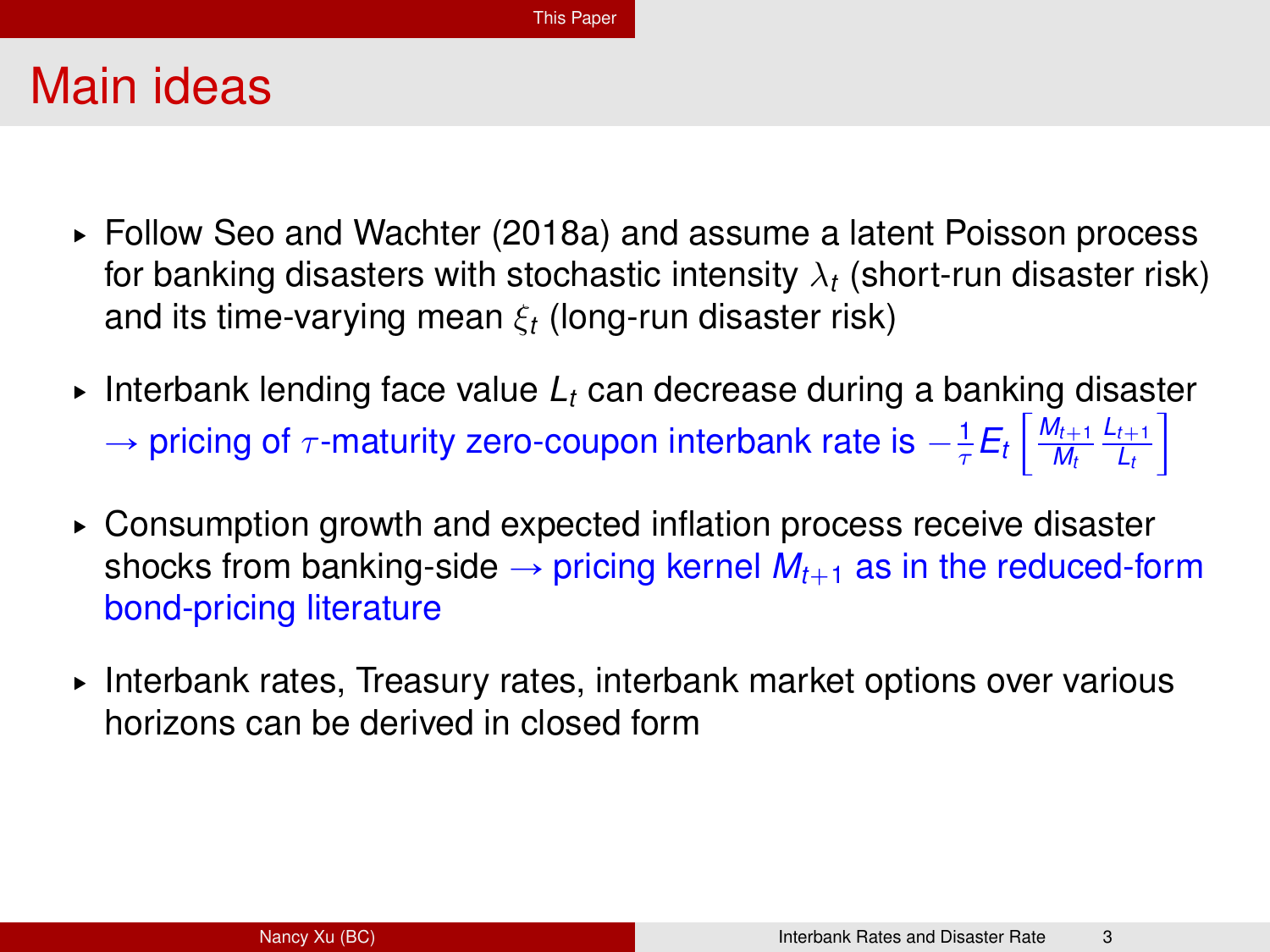- § Follow Seo and Wachter (2018a) and assume a latent Poisson process for banking disasters with stochastic intensity  $\lambda_t$  (short-run disaster risk) and its time-varying mean ξ*<sup>t</sup>* (long-run disaster risk)
- $\blacktriangleright$  Interbank lending face value  $L_t$  can decrease during a banking disaster  $\rightarrow$  pricing of  $\tau$ -maturity zero-coupon interbank rate is  $-\frac{1}{\tau}E_t\left|\frac{M_{t+1}}{M_t}\right|$ *Mt*  $L_{t+1}$ *Lt*
- $\triangleright$  Consumption growth and expected inflation process receive disaster shocks from banking-side  $\rightarrow$  pricing kernel  $M_{t+1}$  as in the reduced-form bond-pricing literature
- § Interbank rates, Treasury rates, interbank market options over various horizons can be derived in closed form
- $\blacktriangleright$  Two-step MLE to back out the disaster risk latent variables,  $\lambda_t$  and  $\xi_t$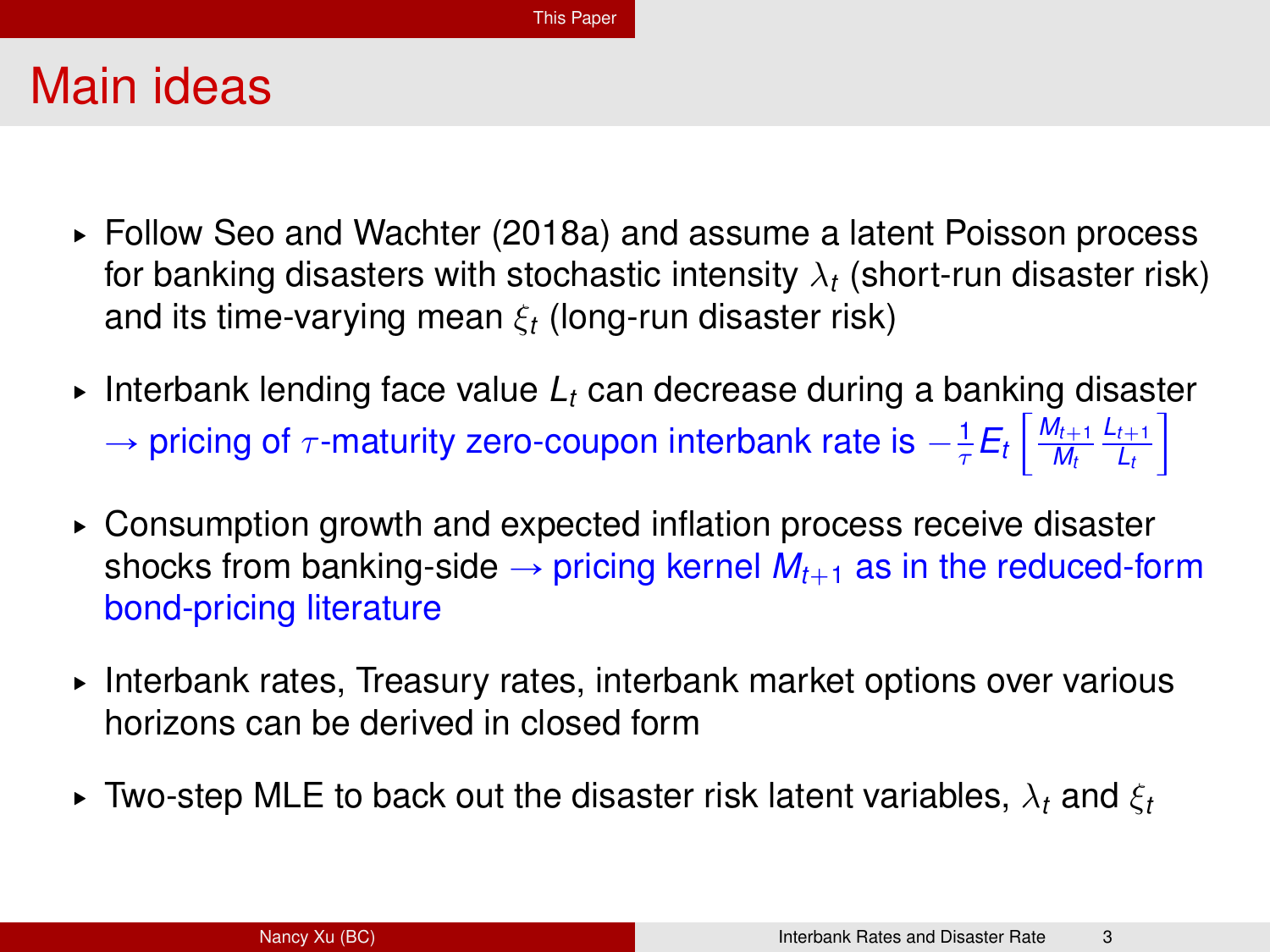## <span id="page-10-0"></span>Comments:

Interesting empirical exercise, pushing the important agenda of understanding the existence and empirical estimation of time-varying disaster risk in the (consumption-based) asset pricing literature! I enjoyed reading it!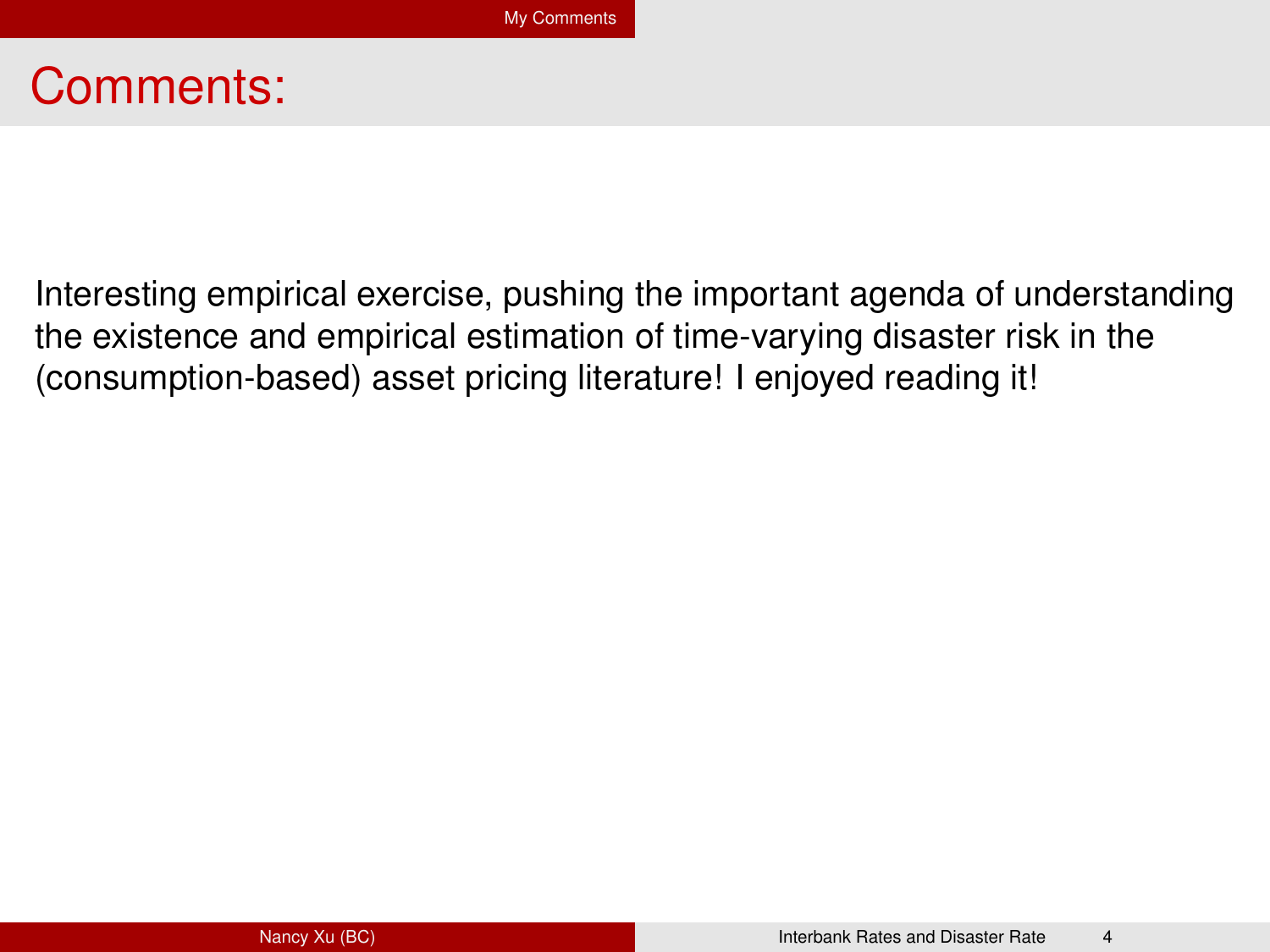# Comments:

Interesting empirical exercise, pushing the important agenda of understanding the existence and empirical estimation of time-varying disaster risk in the (consumption-based) asset pricing literature! I enjoyed reading it!

- 1. Chicken-or-egg problem between macroeconomic and banking disasters
- 2. The execution
- 3. Interpretations of the disaster risk components
- 4. Several implications worth highlighting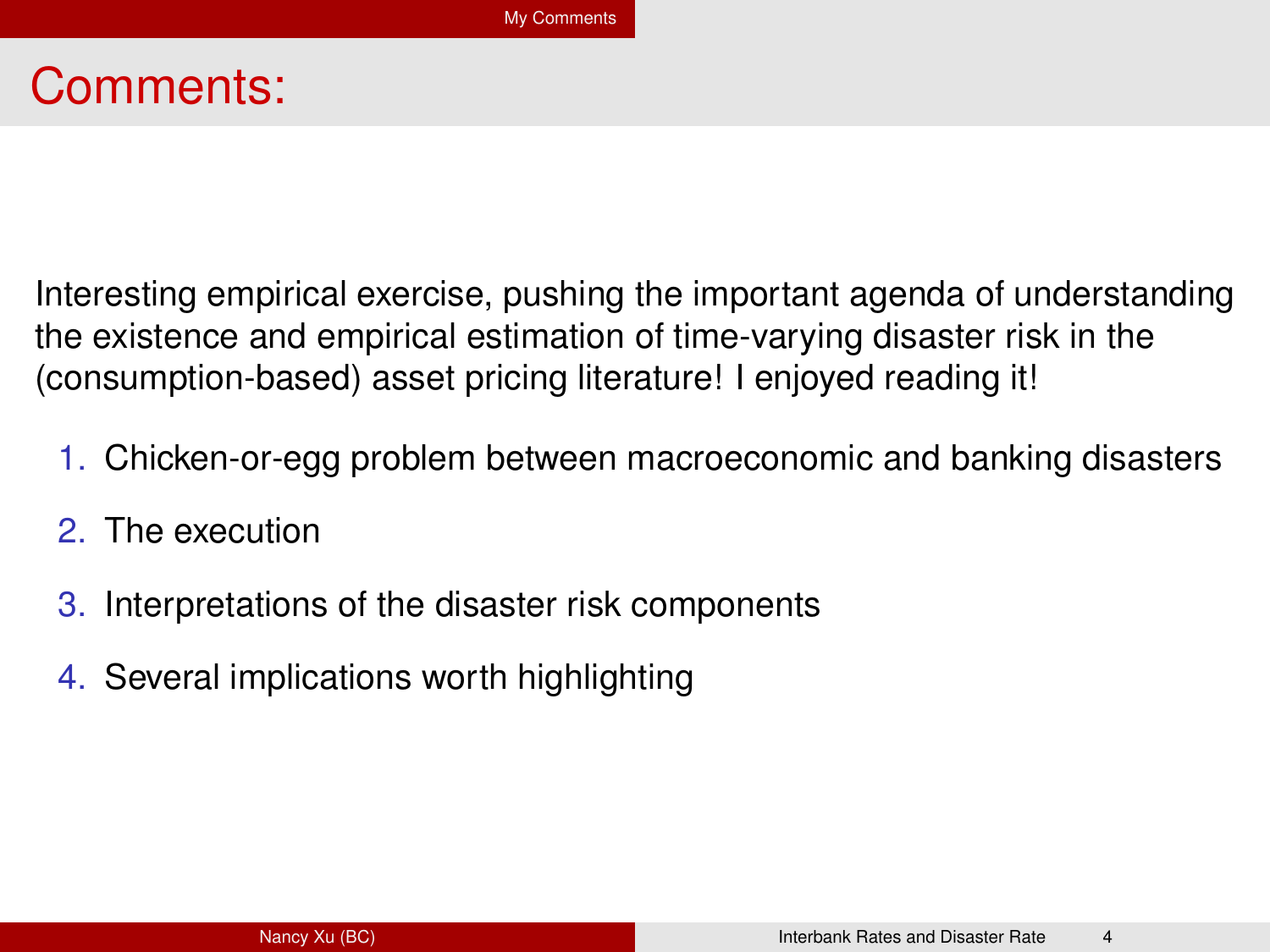### Comment 1: Consumption disasters, banking disasters

- § Consumption disasters: low-probability rare economic declines. Banking disasters: extremely unlikely events in which the interbank market with major banks collapses.
- $\triangleright$  The authors take a stand assuming that (as mentioned multiple times in the paper) interbank disaster risk is a proxy for consumption disaster risk  $\Rightarrow$  Banking disaster risk leads to major drops in consumption/macroeconomic environment.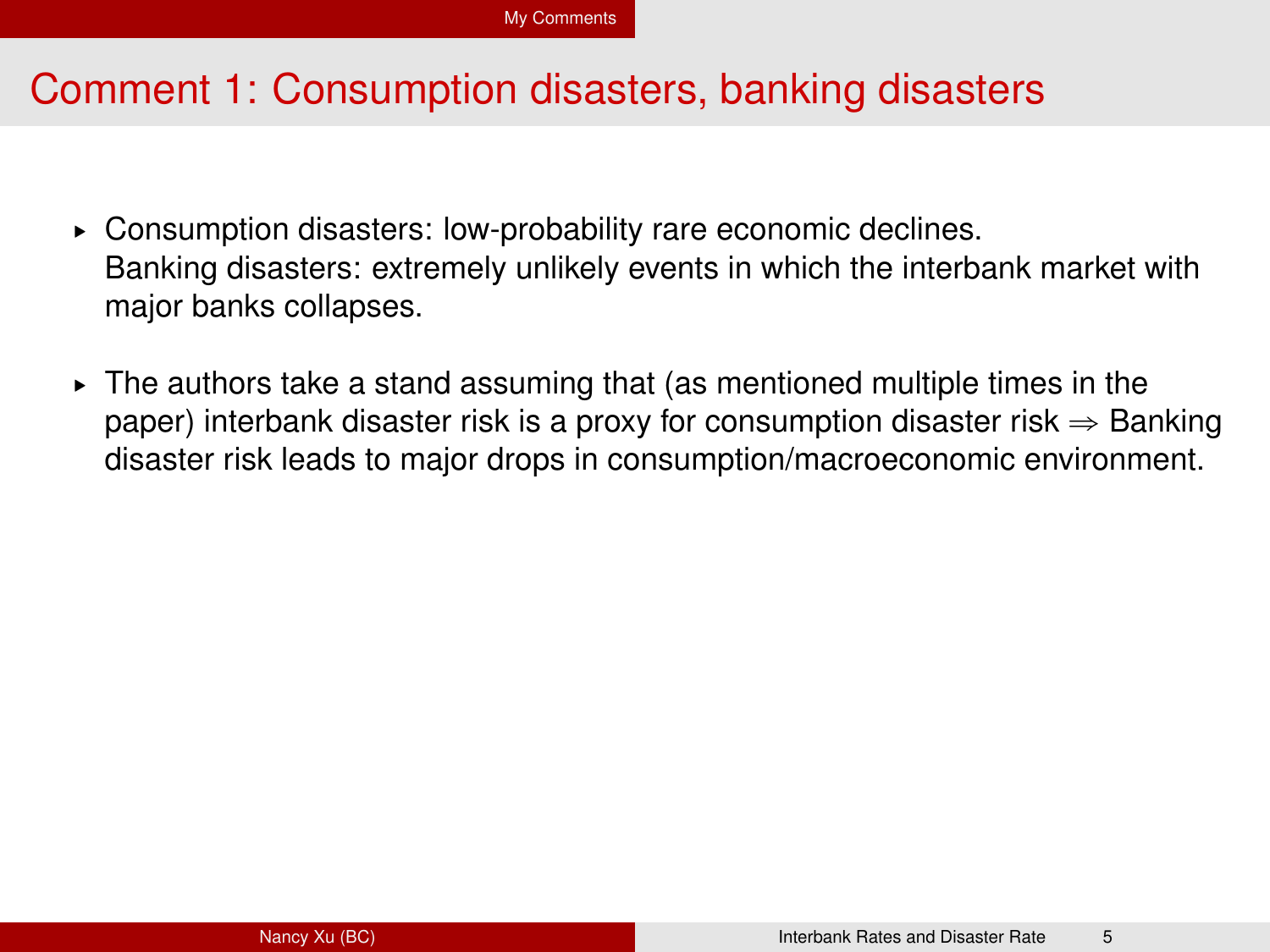### Comment 1: Consumption disasters, banking disasters

- § Consumption disasters: low-probability rare economic declines. Banking disasters: extremely unlikely events in which the interbank market with major banks collapses.
- $\triangleright$  The authors take a stand assuming that (as mentioned multiple times in the paper) interbank disaster risk is a proxy for consumption disaster risk  $\Rightarrow$  Banking disaster risk leads to major drops in consumption/macroeconomic environment.

#### Comment:

- It still needs to be better motivated than citing several papers. Why? This assumption leads to modeling and estimation choices which comprise the core of the paper. Also, in the original Barro (2006), World Wars I and II, besides the Great Depression, are also disasters but  $\neq$  banking crises.
- $\blacktriangleright$  I propose a statistical way of testing it next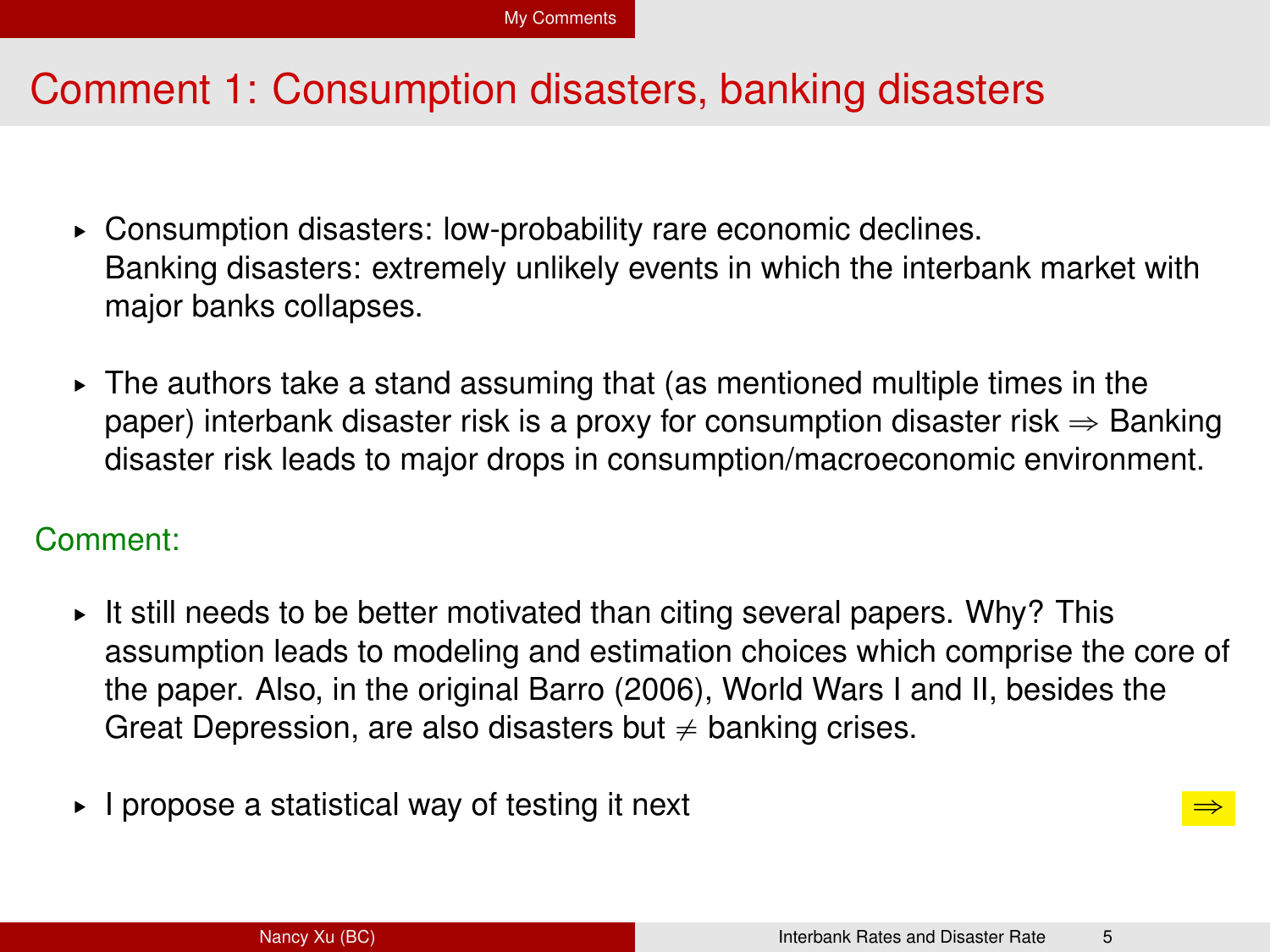#### [My Comments](#page-10-0)

#### Comment 1: Consumption disasters, banking disasters

- § The current estimation philosophy:
	- 1. {consumption, expected inflation} is an exogenous system with uncorrelated shocks, assuming that  $dN_t = 0$  during the sample period (1997-2017)
	- 2. Consumption and expected inflation shocks enter the nominal pricing kernel that prices safe and interbank rates
	- 3. Disaster risk, short- and long-run stochastic intensity state variables, is then filtered using observables (government bond and interbank market moments)
- $\triangleright$  Steps 1 and 3 are inconsistent with the motivation (i.e., finding an empirical proxy for consumption disasters).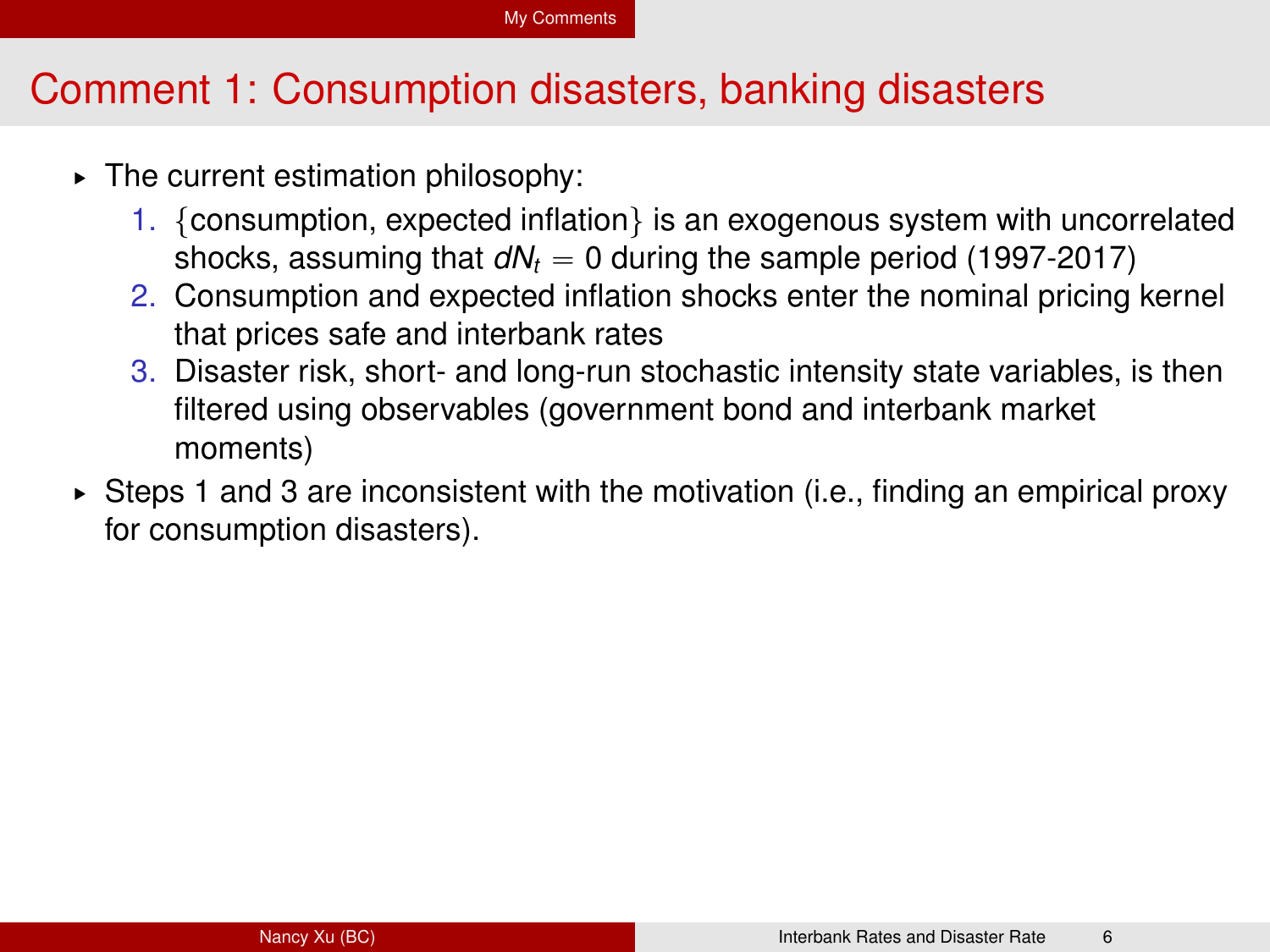#### [My Comments](#page-10-0)

## Comment 1: Consumption disasters, banking disasters

- § The current estimation philosophy:
	- 1. {consumption, expected inflation} is an exogenous system with uncorrelated shocks, assuming that  $dN_t = 0$  during the sample period (1997-2017)
	- 2. Consumption and expected inflation shocks enter the nominal pricing kernel that prices safe and interbank rates
	- 3. Disaster risk, short- and long-run stochastic intensity state variables, is then filtered using observables (government bond and interbank market moments)
- $\triangleright$  Steps 1 and 3 are inconsistent with the motivation (i.e., finding an empirical proxy for consumption disasters).

#### Proposal:

- $\triangleright$  The paper mentions that a one-step estimation is extremely challenging which is understandable.
- § I propose to estimate a consumption-expected inflation system in the first step with consumption disaster shocks, e.g.  $dN_{c,t}$ ; then, in the main step, assume the banking disaster, e.g. *dNb*,*<sup>t</sup>* , to be a correlated/linear process of *dNc*,*<sup>t</sup>* . This will not need the big assumption the paper makes + might change the results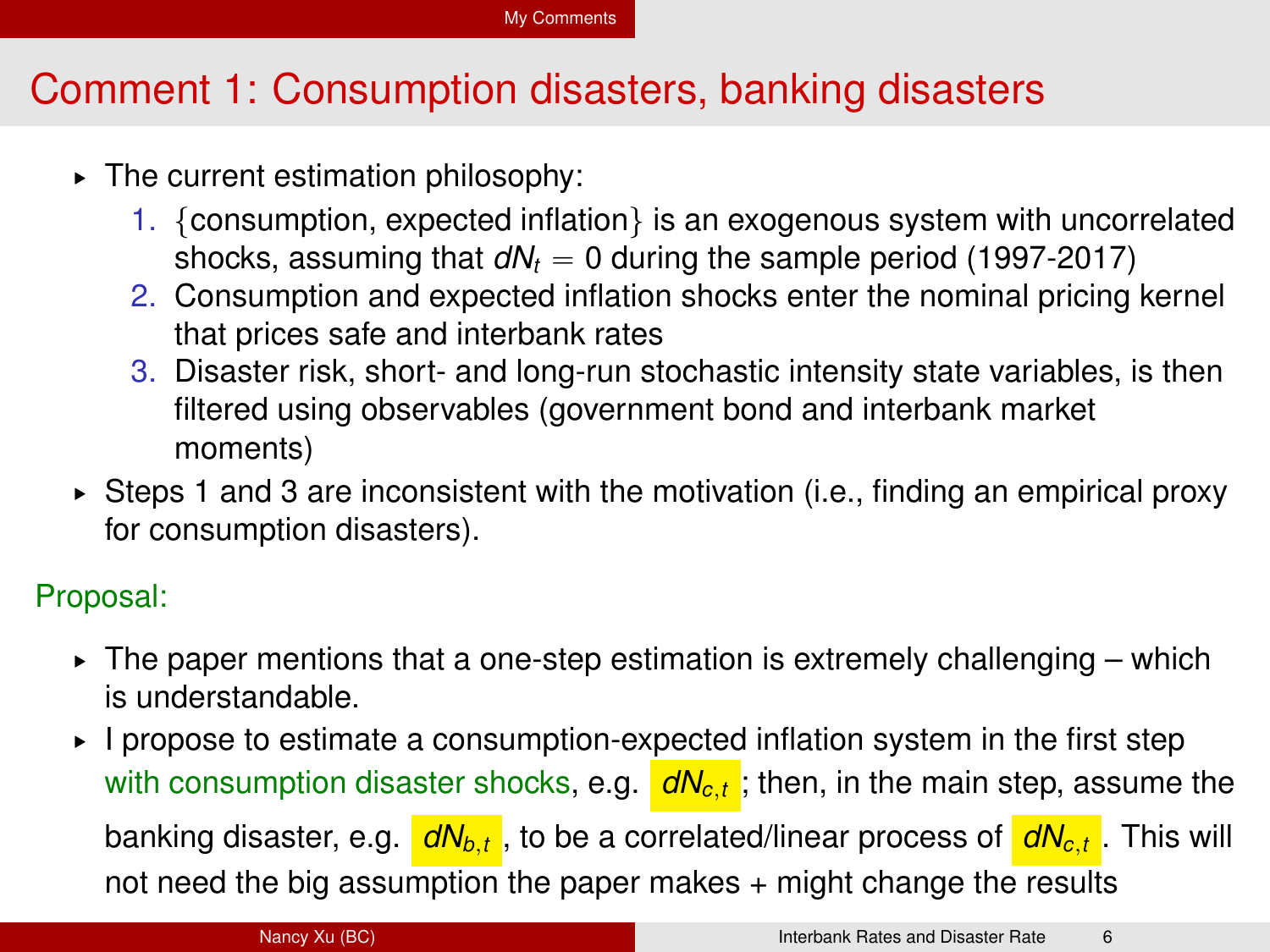- § Data:
	- 1. Monthly real consumption per capita from NIPA/FRED typically has the temporal aggregation effect (Working, 1960); need to clean up some autoregressive terms.
	- 2. Given the empirical focus and the reduced-form nature of the model, why use monthly consumption data? Industrial production growth has a higher quality given its timely releases to represent the real economy.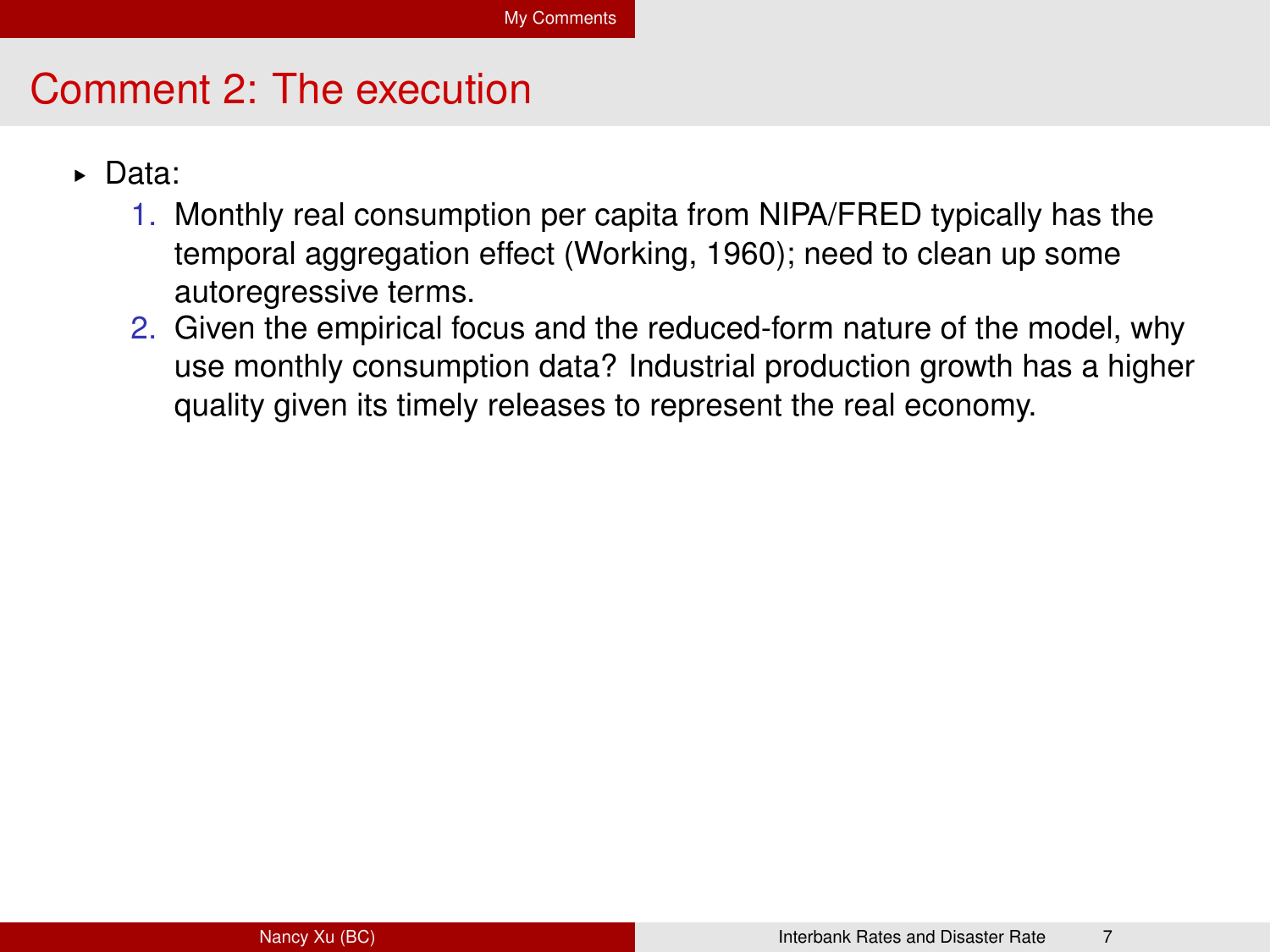- § Data:
	- 1. Monthly real consumption per capita from NIPA/FRED typically has the temporal aggregation effect (Working, 1960); need to clean up some autoregressive terms.
	- 2. Given the empirical focus and the reduced-form nature of the model, why use monthly consumption data? Industrial production growth has a higher quality given its timely releases to represent the real economy.
- § Estimation:
	- 1. MLE system stable?
	- 2. What does the starting point grid look like?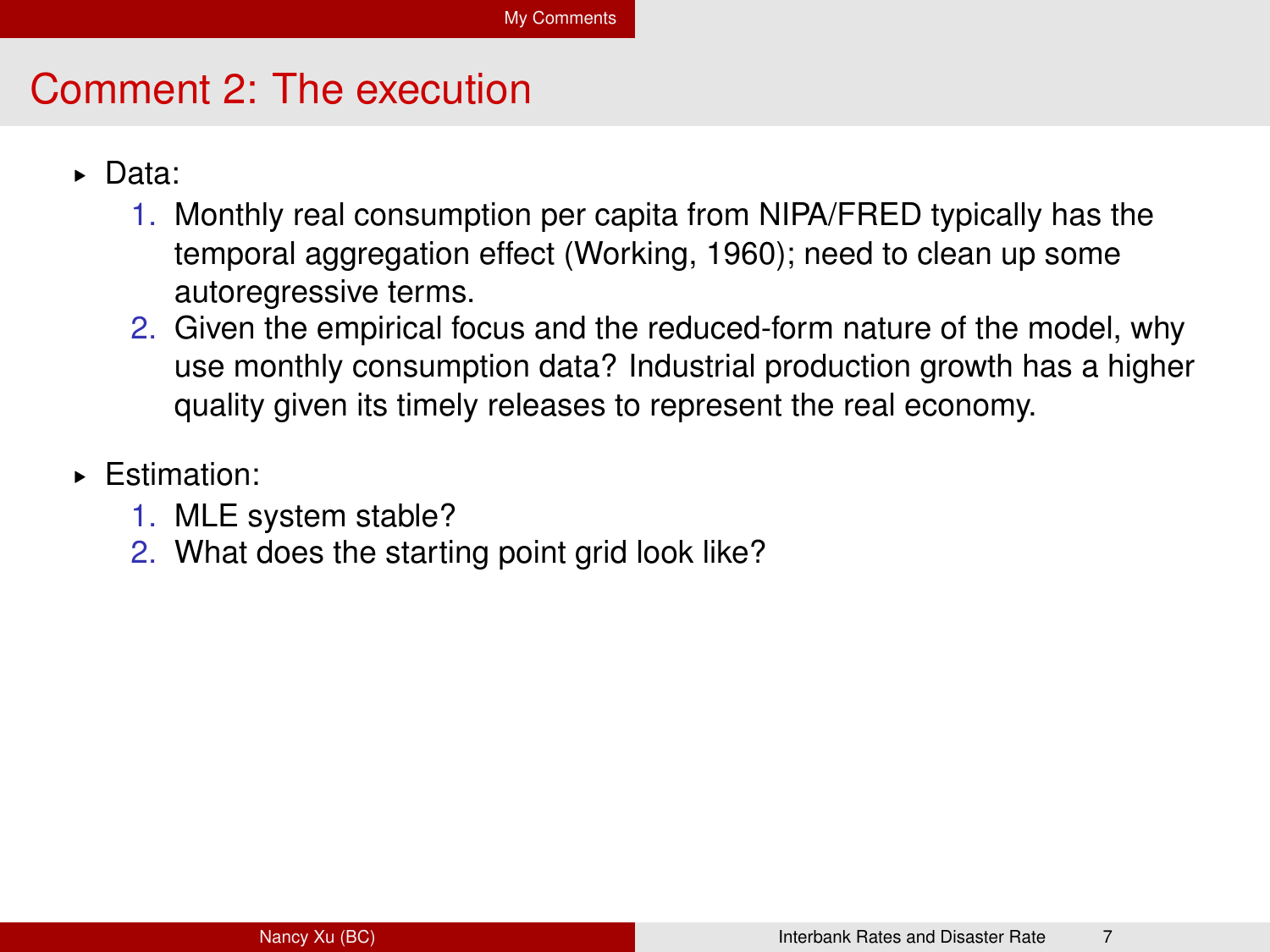- § Data:
	- 1. Monthly real consumption per capita from NIPA/FRED typically has the temporal aggregation effect (Working, 1960); need to clean up some autoregressive terms.
	- 2. Given the empirical focus and the reduced-form nature of the model, why use monthly consumption data? Industrial production growth has a higher quality given its timely releases to represent the real economy.
- § Estimation:
	- 1. MLE system stable?
	- 2. What does the starting point grid look like?
- § Figures:
	- 1. Include some summary information (e.g., correlation) to the moment matching plots
	- 2. Not sure if Figure 8 is useful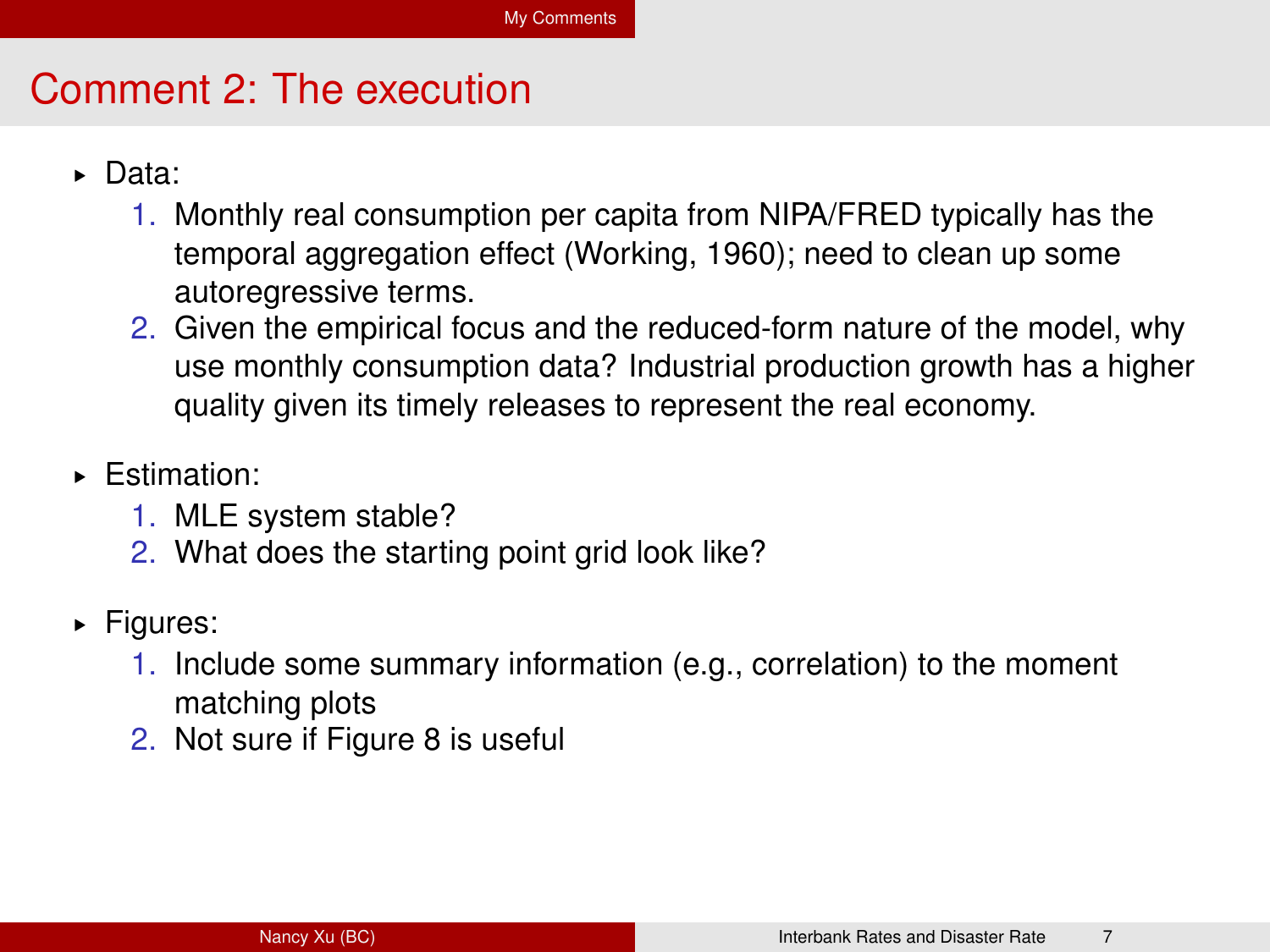- § Data:
	- 1. Monthly real consumption per capita from NIPA/FRED typically has the temporal aggregation effect (Working, 1960); need to clean up some autoregressive terms.
	- 2. Given the empirical focus and the reduced-form nature of the model, why use monthly consumption data? Industrial production growth has a higher quality given its timely releases to represent the real economy.
- § Estimation:
	- 1. MLE system stable?
	- 2. What does the starting point grid look like?
- § Figures:
	- 1. Include some summary information (e.g., correlation) to the moment matching plots
	- 2. Not sure if Figure 8 is useful
- $\triangleright$  A typo? (page 15)

$$
\delta_0 = \hat{\mathbb{E}}[r] - \left(\delta_\lambda \bar{\xi} + \delta_\xi \bar{\xi} + \delta_q \hat{\mathbb{E}}[q]\right)
$$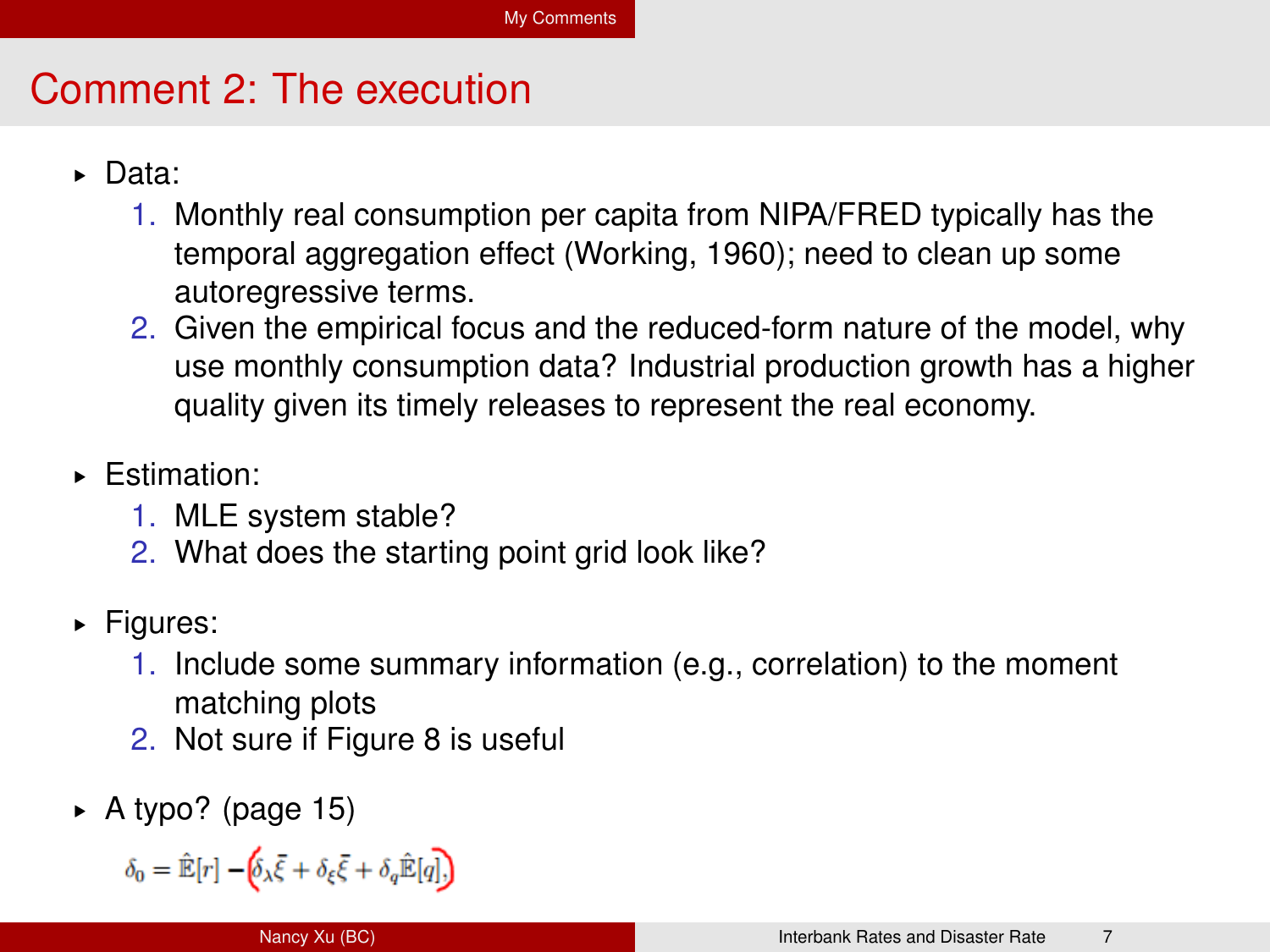

1. Comment: The time series look like business cycles though, not disaster risk, particular the short-run disaster risk.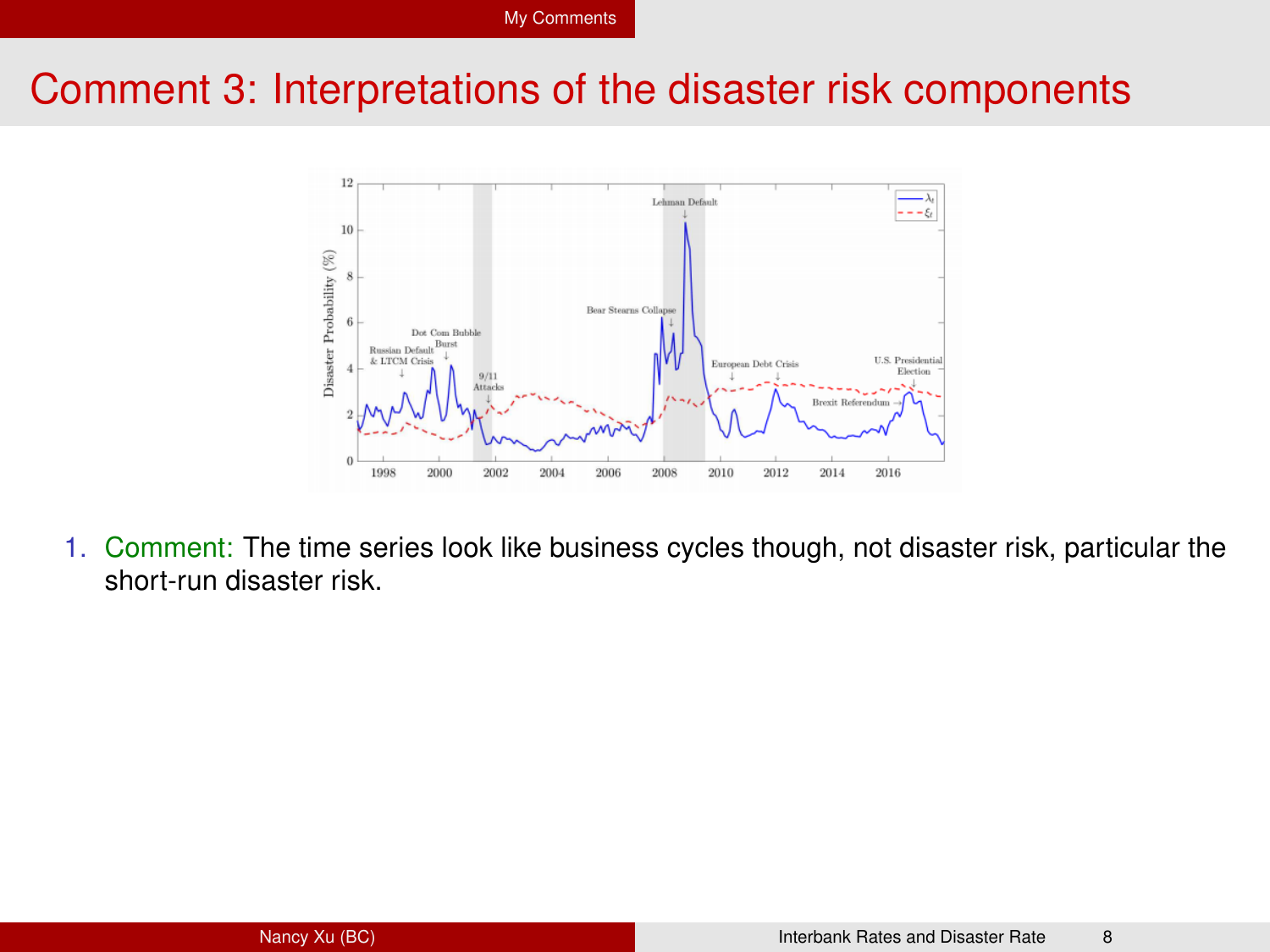

- 1. Comment: The time series look like business cycles though, not disaster risk, particular the short-run disaster risk.
- 2. Comment: How to interpret short-run and long-run disaster probability densities? One occasionally is higher than the other.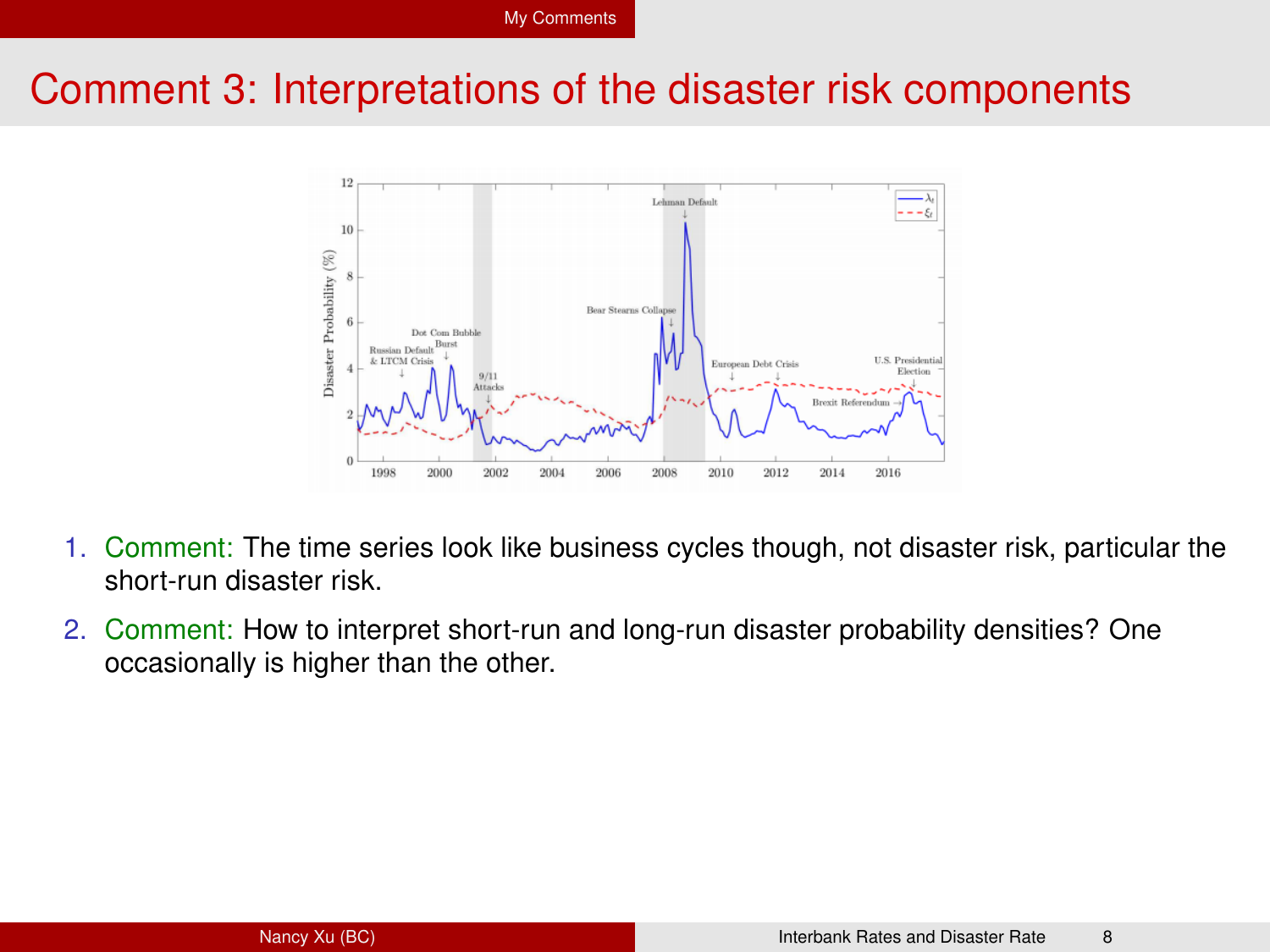

- 1. Comment: The time series look like business cycles though, not disaster risk, particular the short-run disaster risk.
- 2. Comment: How to interpret short-run and long-run disaster probability densities? One occasionally is higher than the other. Proposal: One way of showing their different economic content is through predictability regressions over various horizons.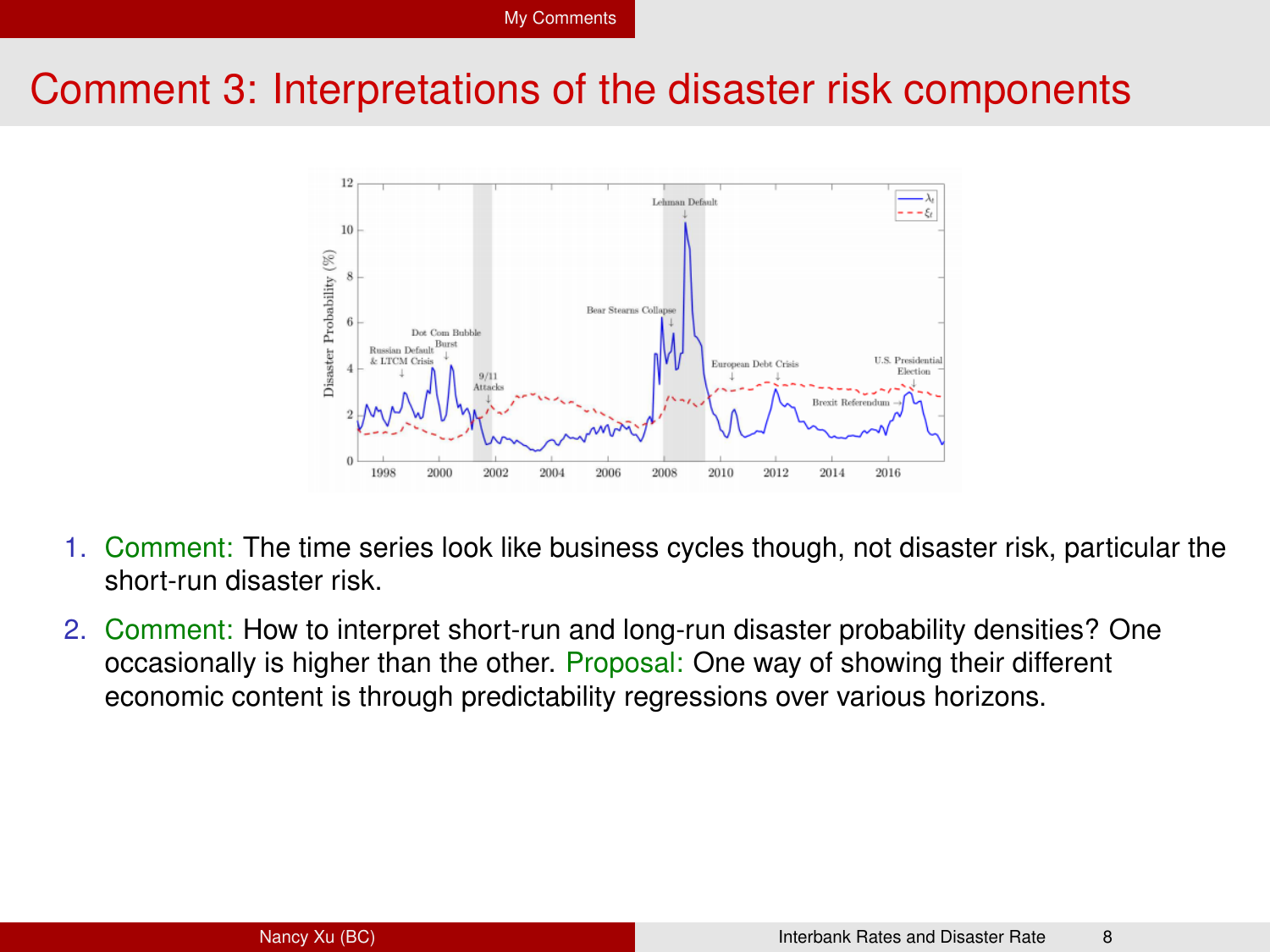

- 1. Comment: The time series look like business cycles though, not disaster risk, particular the short-run disaster risk.
- 2. Comment: How to interpret short-run and long-run disaster probability densities? One occasionally is higher than the other. Proposal: One way of showing their different economic content is through predictability regressions over various horizons.

#### 3. Some episodes:

(1) My prior is, during recessions, there is a higher chance of short-run disaster risk than long-run disaster risk; it is only true here for the GFC but not 2001's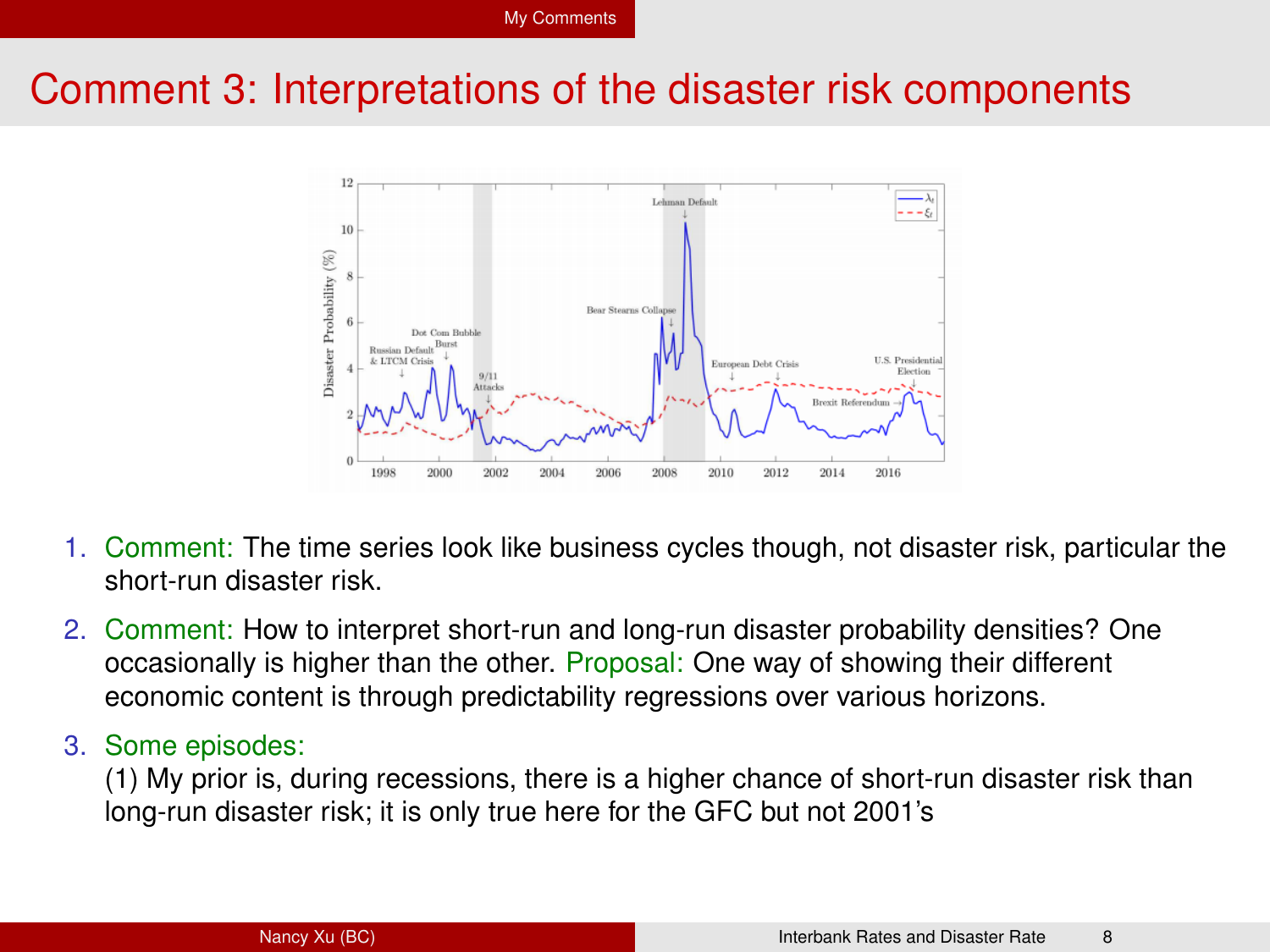

- 1. Comment: The time series look like business cycles though, not disaster risk, particular the short-run disaster risk.
- 2. Comment: How to interpret short-run and long-run disaster probability densities? One occasionally is higher than the other. Proposal: One way of showing their different economic content is through predictability regressions over various horizons.

#### 3. Some episodes:

(1) My prior is, during recessions, there is a higher chance of short-run disaster risk than long-run disaster risk; it is only true here for the GFC but not 2001's (2) Consumption definitely didn't go down when Bear Stearns collapsed; the estimates did capture default risk, but not consumption disaster risk – going back to my Comment 1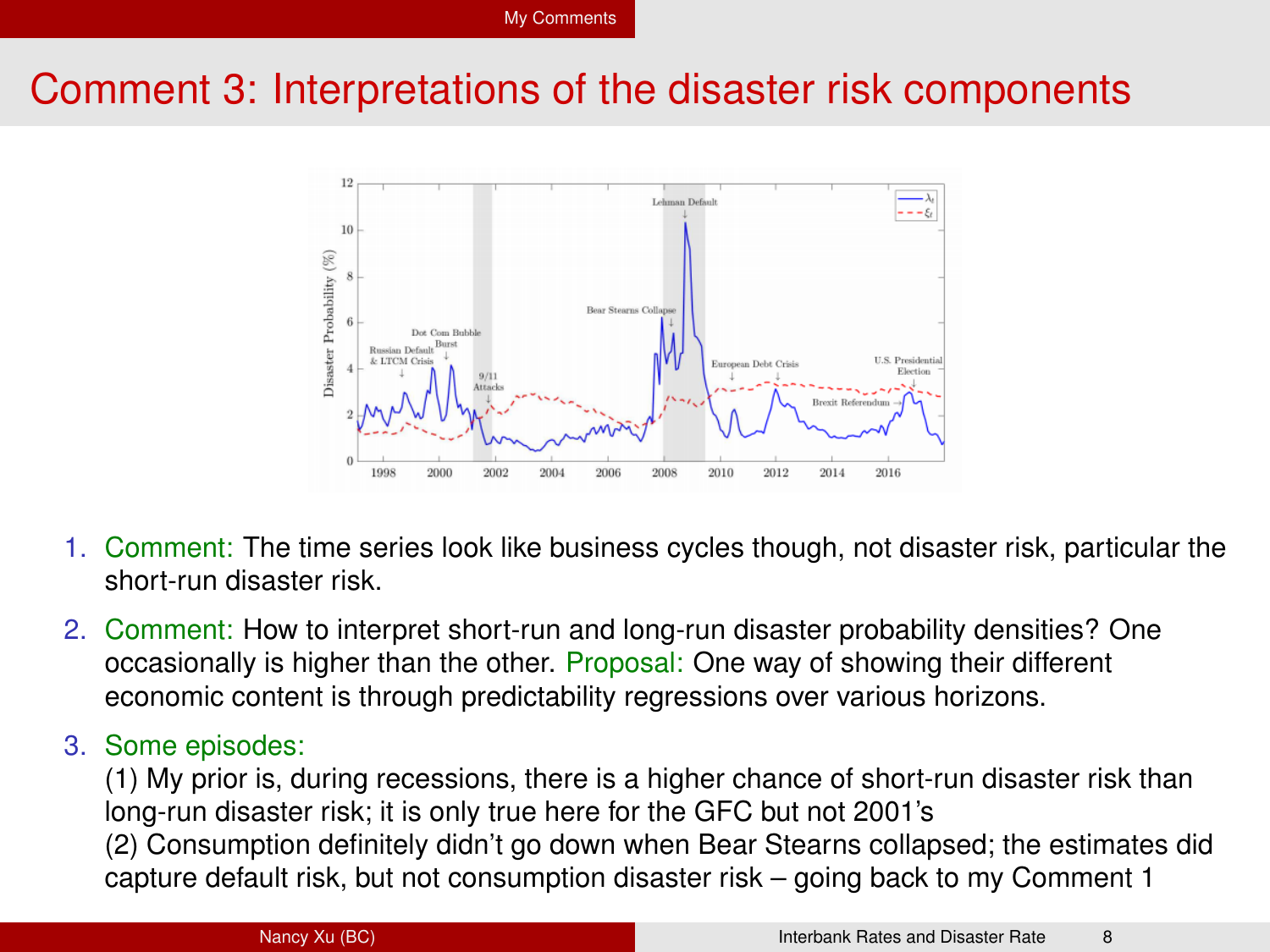## Comment 4: Several implications worth highlighting

I like Table  $2 \Rightarrow$  It nicely links back to the original goal in this literature, explaining equity asset moments! The paper should build more around it in my opinion, which in turn can help readers increase confidence about the disaster risk estimates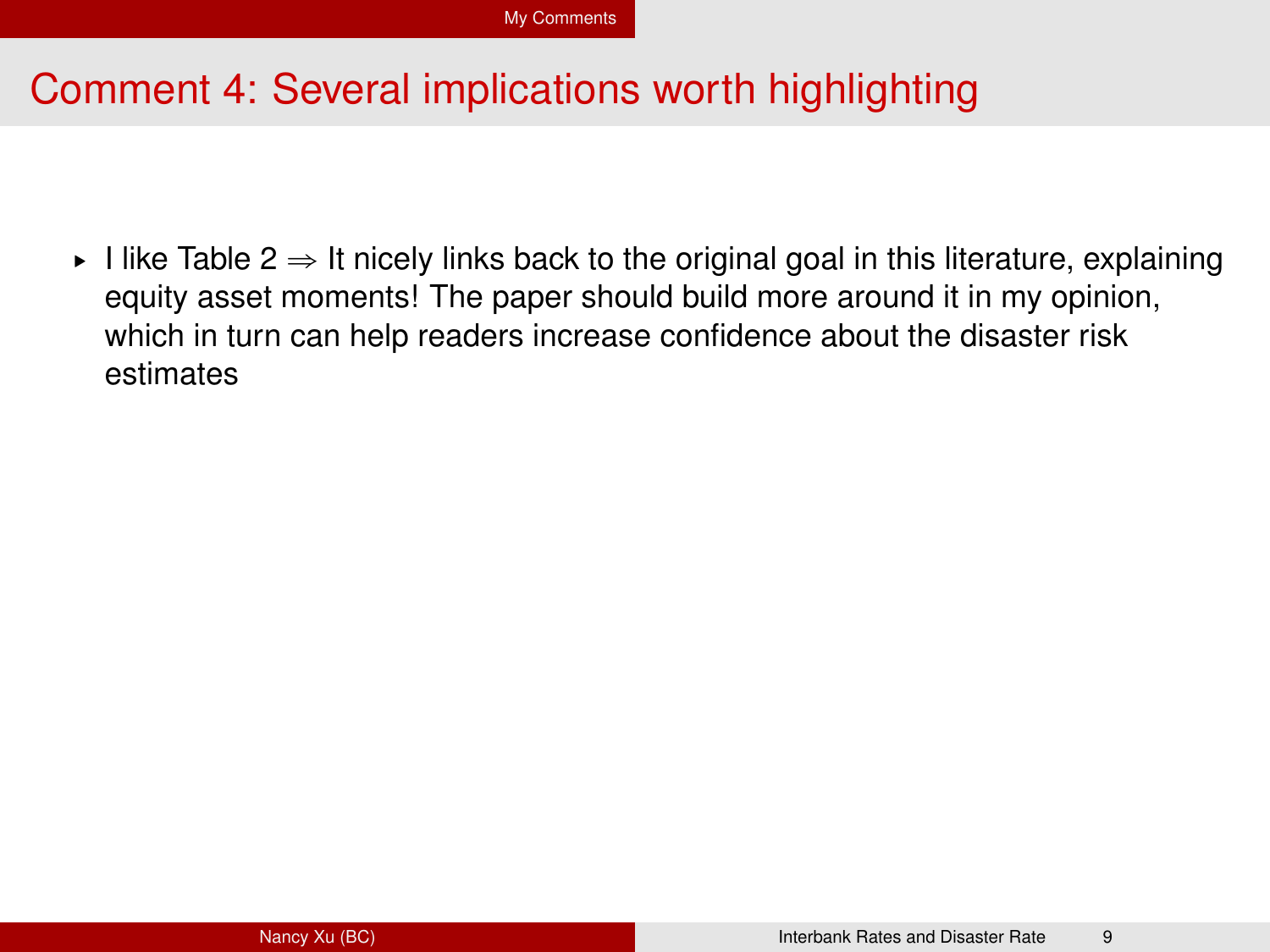## Comment 4: Several implications worth highlighting

- I like Table  $2 \Rightarrow$  It nicely links back to the original goal in this literature, explaining equity asset moments! The paper should build more around it in my opinion, which in turn can help readers increase confidence about the disaster risk estimates
- ▶ Proposal:
	- 1. An ideal, consistent model should also try to price equity asset moments while fitting government bond and interbank markets
	- 2. With the current estimation/model, the paper should also check return predictability. The high explanatory power to the valuation ratio is a double-edged sword: Is this just the business cycle you are capturing?
	- 3. I would not include the cross-section analysis, Table 3, in this paper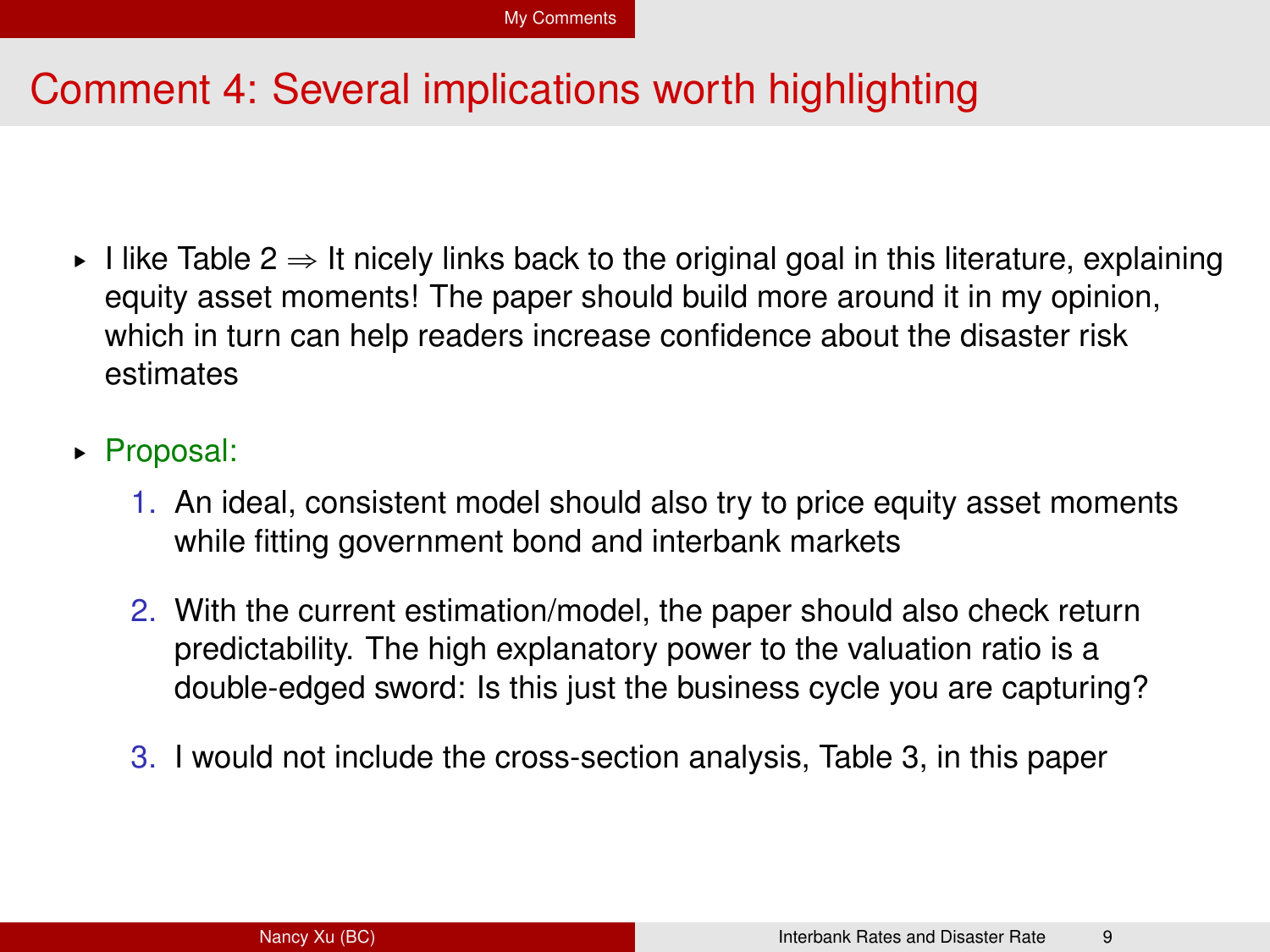# <span id="page-27-0"></span>**Conclusion**

- § I highly recommend it!
- § To make it more convincing:
	- 1. Chicken-or-egg problem between macroeconomic and banking disasters
	- 2. The execution
	- 3. Interpretations of the disaster risk components
	- 4. Several implications worth highlighting